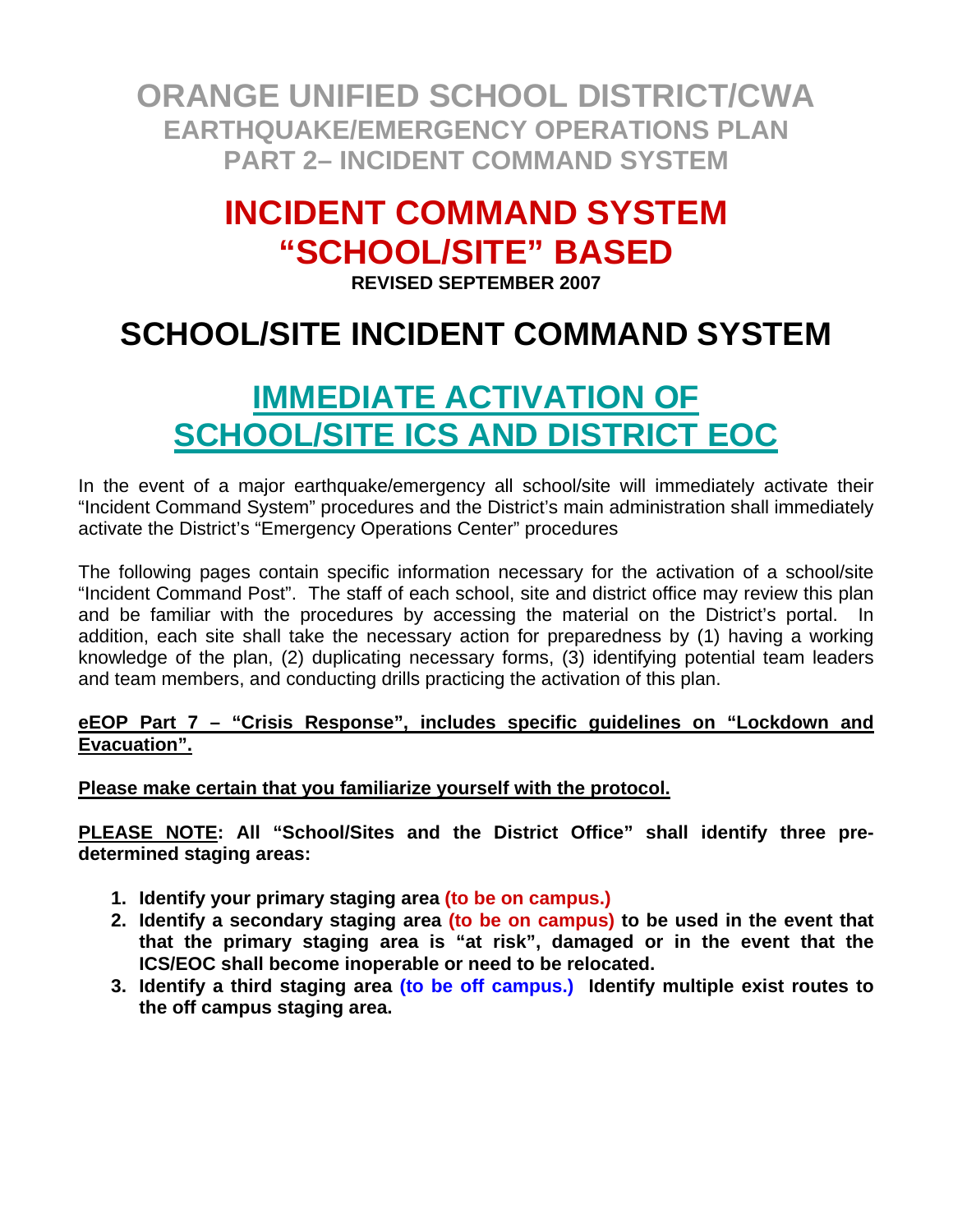**TEAM ASSIGNMENTS:** Each school/site shall have in place six Incident Command Post teams. The six teams are to have identified staff members and are to be prepared to implement the District's "Earthquake Disaster Preparedness Plan". The six teams are as follows:

### **OUSD EARTHQUAKE DISASTER PREPAREDNESS PLAN SCHOOL SITE RESPONSE TEAMS**



The seventh team that will be discussed later in this section is the "Psychological Services Response Team". This component is essential for all major emergencies. Include the "Psychological Services Response Team" in your school sites earthquake crisis disaster preparedness planning.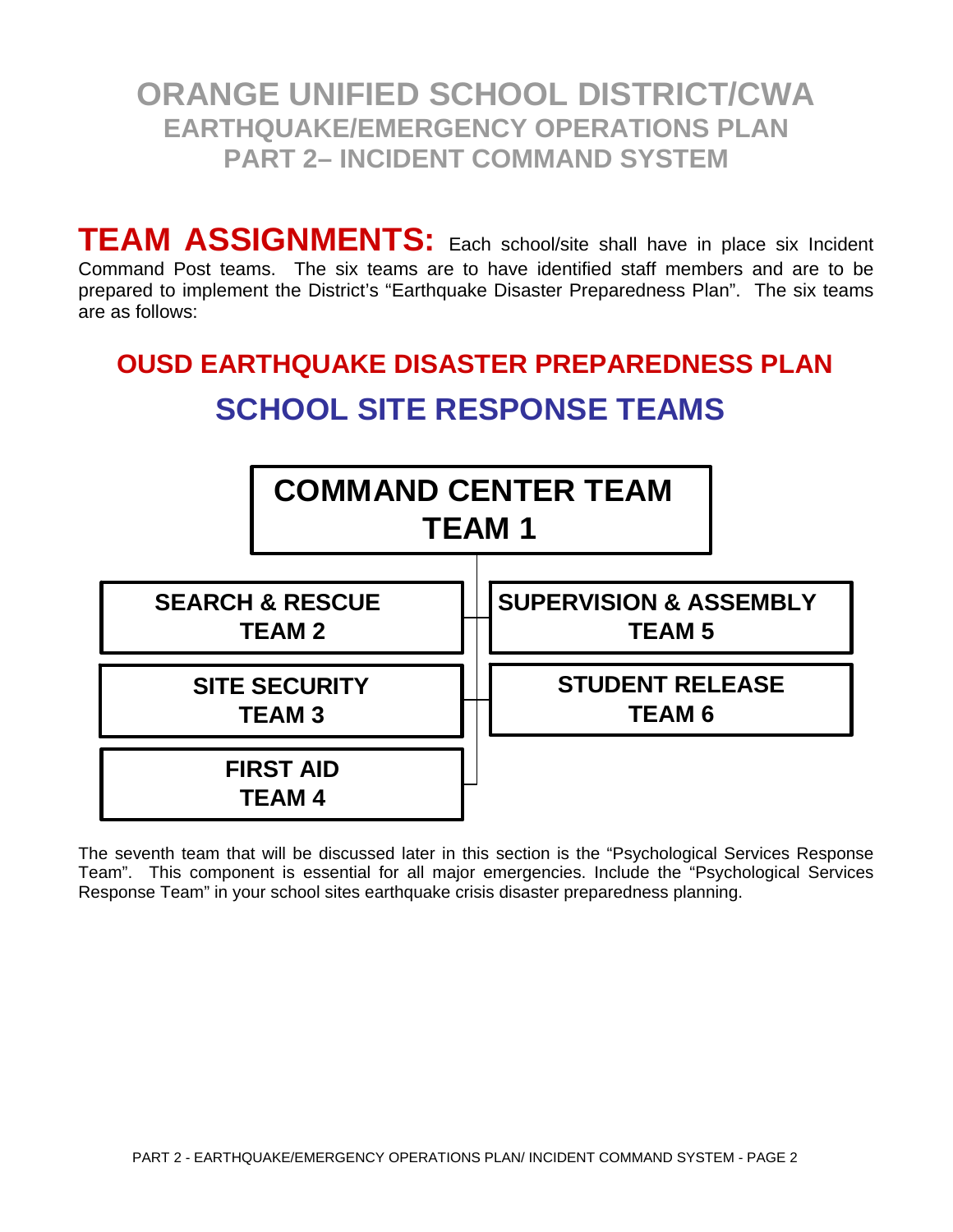# **COMMAND CENTER – TEAM 1**

|                  | <b>CHECK LIST - INCIDENT COMMAND CENTER TEAM 1</b>                                                                                                                        |  |  |
|------------------|---------------------------------------------------------------------------------------------------------------------------------------------------------------------------|--|--|
| <b>COMPLETED</b> | <b>COMMAND CENTER - TEAM MEMBERS</b>                                                                                                                                      |  |  |
|                  | Incident Commander School/Site - Site Administrator (or designee per chain                                                                                                |  |  |
|                  | of command)                                                                                                                                                               |  |  |
|                  | Main Office - Secretary and Clerk(s)<br>1.                                                                                                                                |  |  |
|                  | Teachers/Psychologist<br>2.                                                                                                                                               |  |  |
|                  | Students (Consider translation needs)<br>3.                                                                                                                               |  |  |
| <b>COMPLETED</b> | <b>COMMAND CENTER - EQUIPMENT AND SUPPLIES</b>                                                                                                                            |  |  |
|                  | (Store in multiple locations as appropriate)                                                                                                                              |  |  |
|                  | Two-way radio (for long range communication)                                                                                                                              |  |  |
|                  | Battery operated AM/FM radio                                                                                                                                              |  |  |
|                  | Bull horn or other portable loudspeaker system                                                                                                                            |  |  |
|                  | Walkie-talkie for Team Leader                                                                                                                                             |  |  |
|                  | Identification for Team Leader (orange vest and red baseball cap)                                                                                                         |  |  |
|                  | Identification for all team members (orange vests)                                                                                                                        |  |  |
|                  | Emergency telephone numbers                                                                                                                                               |  |  |
|                  | Incident Log forms (Xerox a large supply and place with disaster<br>supplies)                                                                                             |  |  |
|                  | Pens/pencils, signs/posters (for making gate signs, etc.)                                                                                                                 |  |  |
|                  | <b>Staff List</b>                                                                                                                                                         |  |  |
|                  | Student Body List (alphabetical or by class period) and/or Emergency Cards                                                                                                |  |  |
|                  | 3 x 5 cards (optional.)                                                                                                                                                   |  |  |
|                  | Flashlights                                                                                                                                                               |  |  |
|                  | Plot Plan - School Map                                                                                                                                                    |  |  |
|                  | <b>Communications Script</b>                                                                                                                                              |  |  |
| <b>COMPLETED</b> | <b>COMMAND CENTER - RESPONSIBILITIES &amp; ACTIVITIES</b>                                                                                                                 |  |  |
|                  | Receive warning signal from EOC and/or recognize sign(s) of incident such<br>as earth tremor (earthquake), intense light and/or explosive sound (nuclear<br>attack), etc. |  |  |
|                  | Alert school or site via appropriate warning signal.                                                                                                                      |  |  |
|                  | Report to predetermined meeting site for meeting with all teams.                                                                                                          |  |  |
|                  | Locate/distribute equipment/supplies for Command Center team members.                                                                                                     |  |  |
|                  | Determine team leader (principal or designee) and chain of command.                                                                                                       |  |  |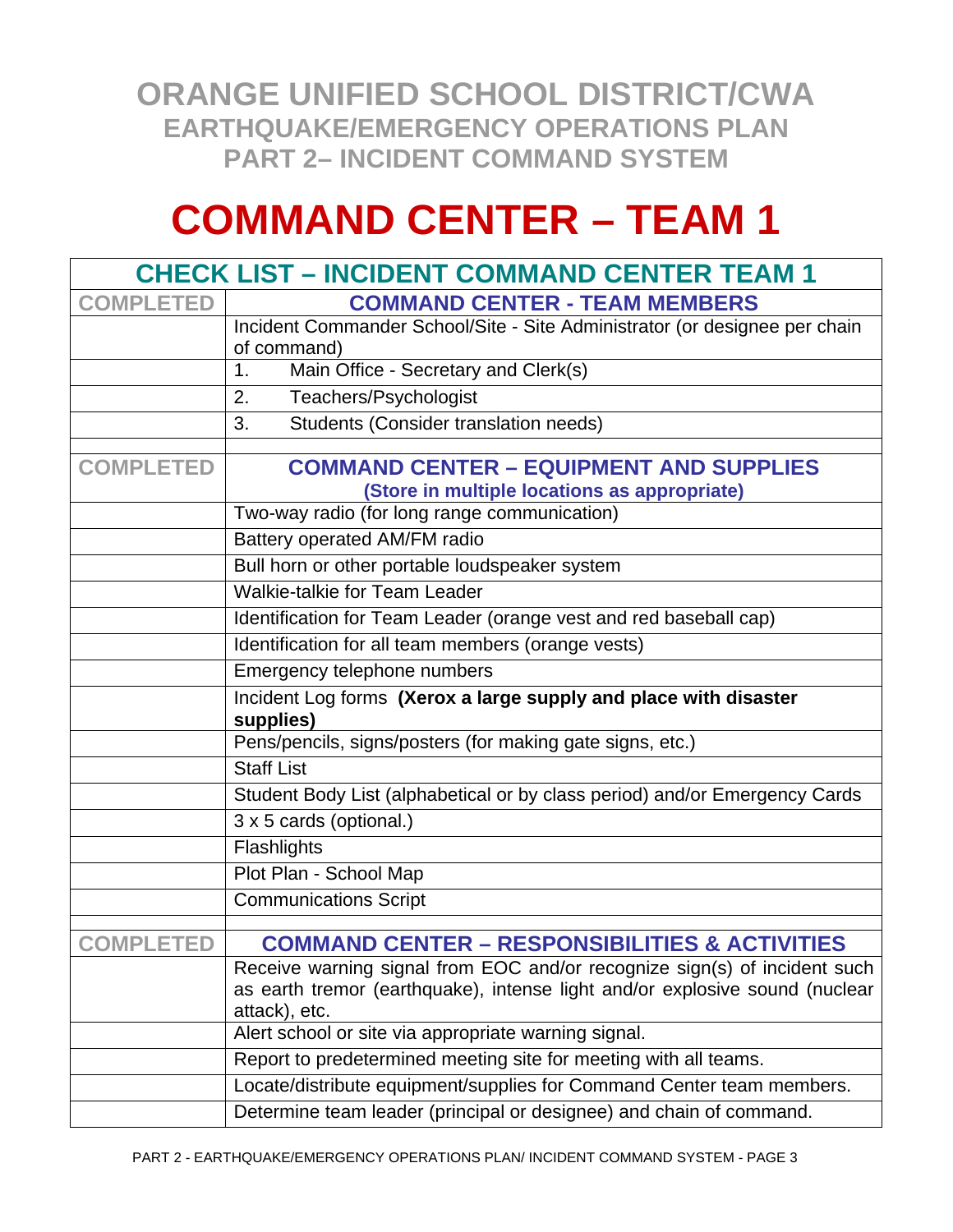| Determine needed incident/disaster plan modification according to type of<br>disaster.                                                                                                                                              |                                                                                                                                                                                                                                                                                                                                                                  |  |
|-------------------------------------------------------------------------------------------------------------------------------------------------------------------------------------------------------------------------------------|------------------------------------------------------------------------------------------------------------------------------------------------------------------------------------------------------------------------------------------------------------------------------------------------------------------------------------------------------------------|--|
| Determine need for alternative methods for communication/transportation                                                                                                                                                             |                                                                                                                                                                                                                                                                                                                                                                  |  |
| such as bicycles, motorcycles, etc.                                                                                                                                                                                                 |                                                                                                                                                                                                                                                                                                                                                                  |  |
| Determine access needs for vehicles on campus.                                                                                                                                                                                      |                                                                                                                                                                                                                                                                                                                                                                  |  |
| Assemble all other reporting teams at predetermined meeting site, issue<br>equipment, and instruct teams to implement appropriate, assigned<br>responsibilities. Important things to discuss with teams and/or Team Leaders<br>are: |                                                                                                                                                                                                                                                                                                                                                                  |  |
| A.<br>В.<br>C.<br>D.                                                                                                                                                                                                                | Whether or not students are to remain in classrooms or move to<br>Assembly Area. (Also which Assembly Area to be used.)<br>Whether or not the site will be used for other school or<br>community evacuees and locations for placing evacuees.<br>Whether or not evacuation to another site is indicated.<br>Location and/or method for handling media personnel. |  |
| <b>PLEASE NOTE:</b> These discussion items may not be resolved until teams begin<br>their assigned responsibilities and team leaders report findings to Command Center.                                                             |                                                                                                                                                                                                                                                                                                                                                                  |  |
| Set up Incident Command Post near assembly area or alternative site.                                                                                                                                                                |                                                                                                                                                                                                                                                                                                                                                                  |  |
| Establish Main Gate/Reunion Gate at the same or separate locations<br>depending upon need.                                                                                                                                          |                                                                                                                                                                                                                                                                                                                                                                  |  |
| Establish a communications center and designate persons in charge.<br>(Communications may be by phone, two-way radio, CB radio, walkie-talkie,<br>messengers.)                                                                      |                                                                                                                                                                                                                                                                                                                                                                  |  |
| А.                                                                                                                                                                                                                                  | Set up the communications center in the office if phones are<br>available or in the Assembly Area if no phone service. (If in the<br>office, communication with Command Center at Assembly Area<br>will be by walkie-talkie.)                                                                                                                                    |  |
| В.                                                                                                                                                                                                                                  | Designate two people for communications:<br>one<br>as<br>Communications Officer who conducts internal and external<br>communication under supervision of Command Center Team<br>Leader; the other as Information Assistant who aids in releasing<br>selected information about disaster victims.                                                                 |  |
| C.                                                                                                                                                                                                                                  | Instruct the Communications Officer and Information Assistant<br>in correct use of Communications Script for making appropriate<br>responses when talking by phone, or in person, to outsiders<br>who are requesting information about the disaster and loved<br>ALL COMMUNICATIONS WITH MEDIA WILL BE<br>ones.<br>THROUGH THE DISTRICT'S EOC PUBIC INFORMATIO   |  |
| D.                                                                                                                                                                                                                                  | OFFICER (PIO).<br>Monitor all internal communication and approve all external<br>communications, bulletins, and announcements to community,<br>parents, and news media.                                                                                                                                                                                          |  |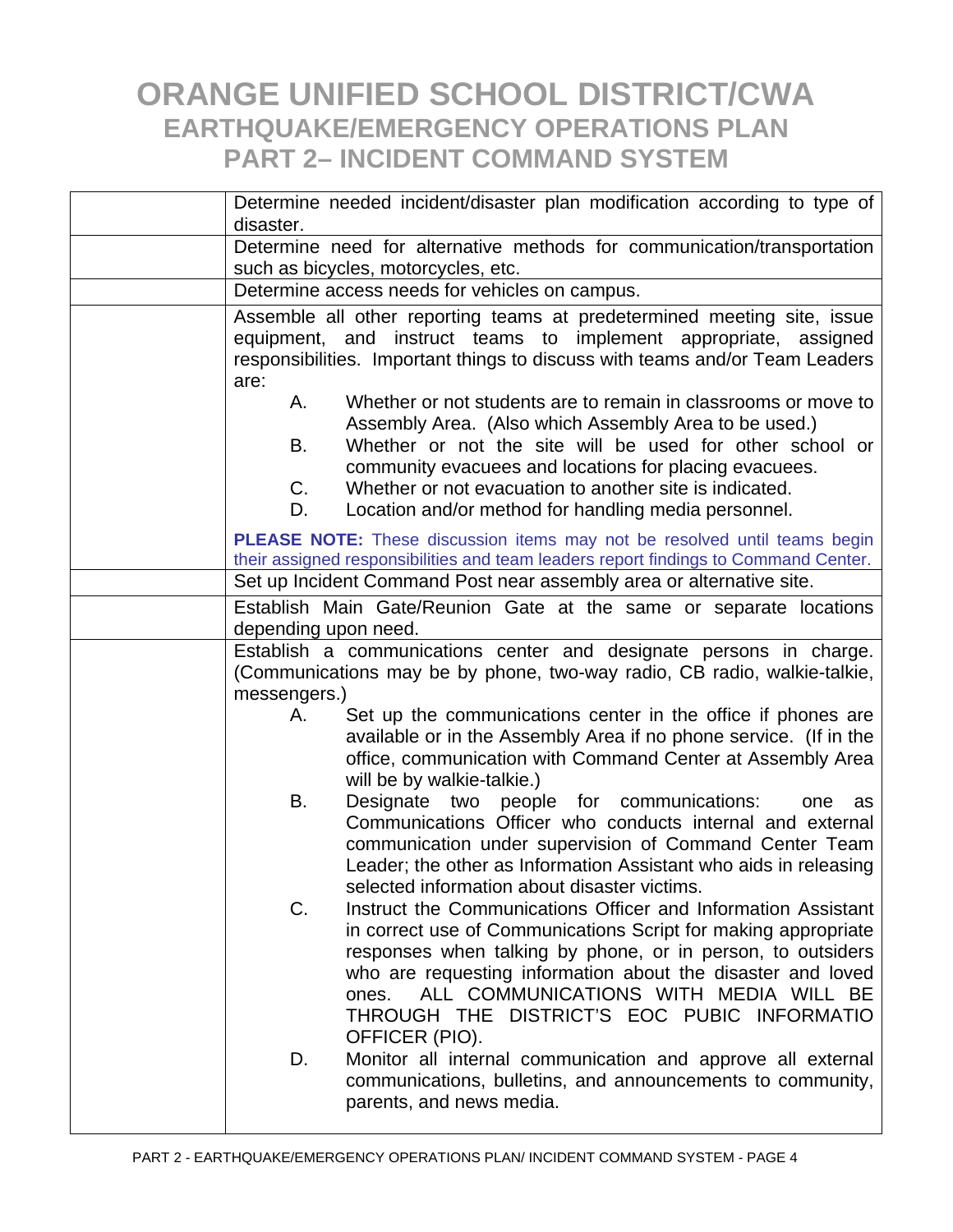| Е.                                                                              | Appoint person to monitor the Emergency Broadcast System on             |  |
|---------------------------------------------------------------------------------|-------------------------------------------------------------------------|--|
|                                                                                 | the battery operated radio) to keep abreast of external condi-          |  |
|                                                                                 | tions and events that may affect the disaster site and local            |  |
|                                                                                 | community, and for instructions in event of major disaster.             |  |
| Disseminate messages to other schools as directed by EOC.                       |                                                                         |  |
|                                                                                 | Be prepared to report when contacted by EOC about emergency needs,      |  |
| which may include evacuation or becoming an evacuation site. Important          |                                                                         |  |
| things to report:                                                               |                                                                         |  |
| А.                                                                              | Condition of campus/site.                                               |  |
| В.                                                                              | Condition of staff and students.                                        |  |
| C.                                                                              | Immediate assistance, medical, psychological needs, supplies,           |  |
|                                                                                 | food, etc., needed.                                                     |  |
| D.                                                                              | Whether or not evacuation to another site is indicated.                 |  |
| Е.                                                                              | Whether or not the site will be used as an evacuation site for          |  |
|                                                                                 | other school(s) or community members.                                   |  |
| F.                                                                              | How long school/site can hold out without assistance.                   |  |
| G.                                                                              | Consequences, if no immediate help is sent.                             |  |
| Η.                                                                              | Neighborhood conditions.                                                |  |
| L.                                                                              | Advisability of closing school. (Students must remain under             |  |
|                                                                                 | supervision at school and/or be reunited with parents/reliable          |  |
|                                                                                 | adults.)                                                                |  |
| Refer all major media to the District's EOC Public Information Officer          |                                                                         |  |
| Monitor evacuation to the Assembly Area.                                        |                                                                         |  |
| А.                                                                              | In case of earthquake and the Intercom is not working, the              |  |
|                                                                                 | teacher will authorize evacuation to the Assembly Area when             |  |
|                                                                                 | the series of jolts has subsided and it appears safe to do so.          |  |
| В.                                                                              | If intercom is working, Command Center may announce when                |  |
|                                                                                 | to move to Assembly Area.                                               |  |
| $C_{\cdot}$                                                                     | If damage is great, Search and Rescue may be dispatched to              |  |
|                                                                                 | assist classrooms in the evacuation process.                            |  |
| Account for all persons on the site according to Accountability Reports sent in |                                                                         |  |
|                                                                                 | by teachers from the Assembly Area and input from various Team Leaders. |  |
| Α.                                                                              | Use Staff List and Student Body List (master lists) for                 |  |
|                                                                                 | documenting persons who are missing or injured and update               |  |
|                                                                                 | when found, released for medical care, etc.                             |  |
| В.                                                                              | If desired, use 3 x 5 cards to maintain an alphabetized, quick          |  |
|                                                                                 | reference of missing persons and update master lists when               |  |
|                                                                                 | found.                                                                  |  |
| C.                                                                              | Maintain close contact with the Supervision Team and Student            |  |
|                                                                                 | Release Team regarding the location and release of students             |  |
|                                                                                 | and document on master lists.                                           |  |
|                                                                                 |                                                                         |  |
|                                                                                 |                                                                         |  |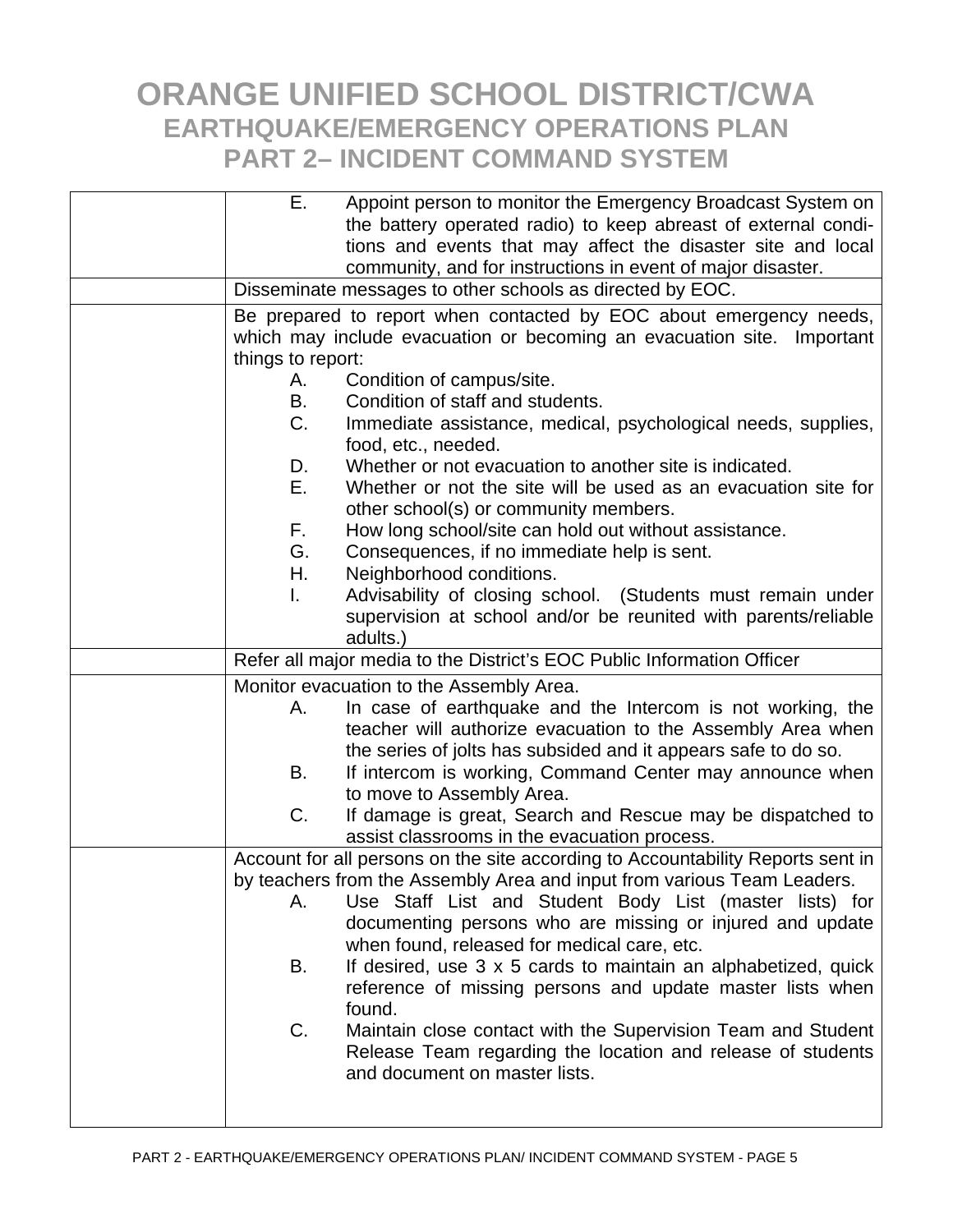| D.<br>If documentation of student release is kept separately by the            |
|--------------------------------------------------------------------------------|
| Student Release Team, maintain needed communications                           |
| regarding the missing persons, students released to                            |
| parents/adults, persons sent to medical care facilities, etc.                  |
| Determine needs for medical assistance, urgent repairs, supplies,              |
| transportation, additional personnel, food, coffee, etc.                       |
| Maintain constant contact with all Team Leaders and direct all disaster plan   |
| activities. (Done via walkie-talkie or runners from each team.)                |
| Communication between Team Leaders from Command Center, First Aid              |
| and Student Release Team will be essential in handling information and         |
| reuniting of families with injured (or dead) victims.                          |
| Request Assembly Area Coordinator to assign students from Assembly Area        |
| to serve on any teams as may be needed.                                        |
| Communicate with EOC to report status of students and staff, school            |
| facilities, problems, and to obtain authority for major decisions.             |
| Be prepared to make decisions without EOC if a major disaster has rendered     |
| personnel and EOC site inoperable.                                             |
| Document all activities, events, actions, personnel, supplies used, and action |
| taken throughout the incident/disaster. This is required by law. Make certain  |
| that you use or follow the format on the Incident/disaster Log Form            |
|                                                                                |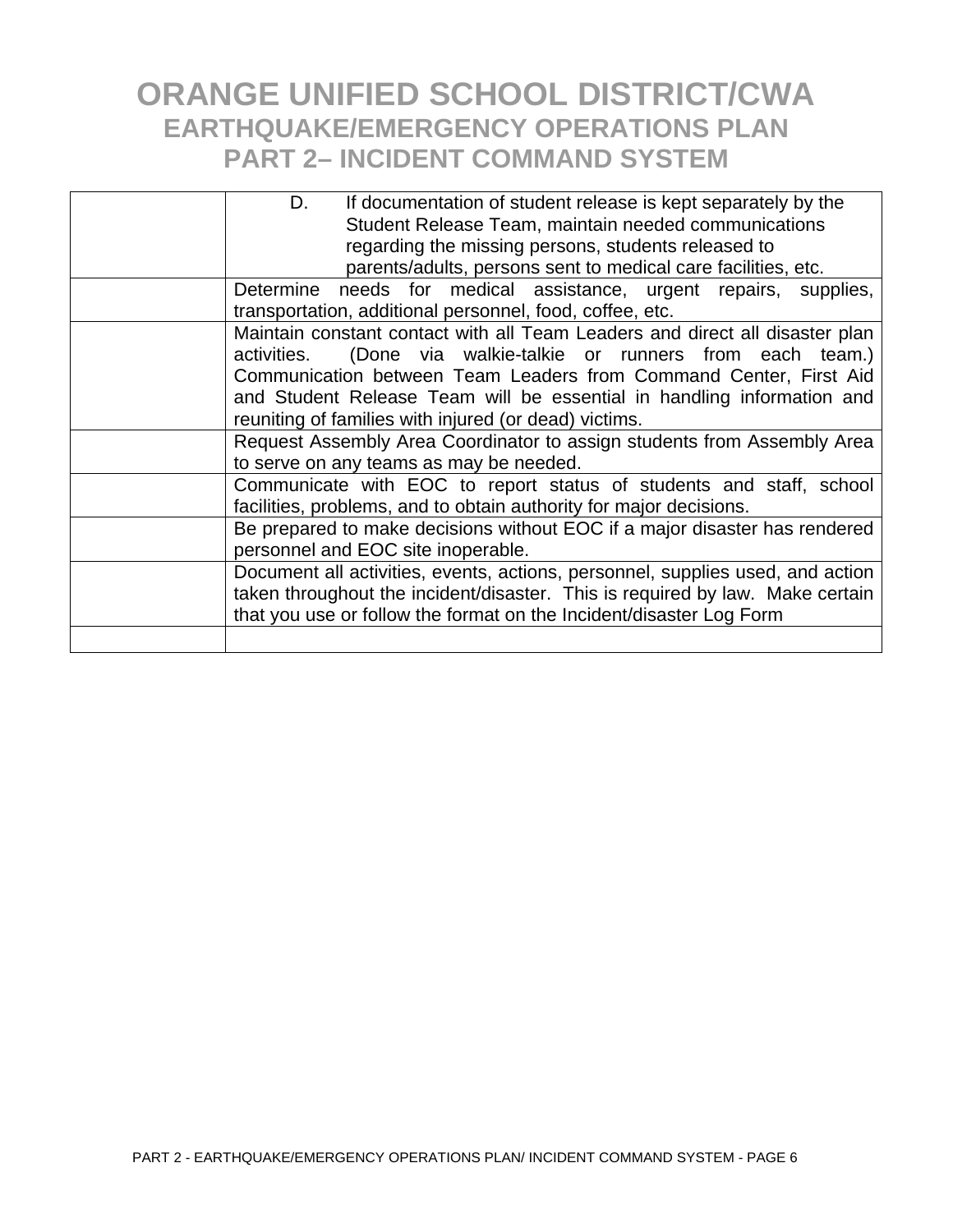# **SEARCH & RESCUE – TEAM 2**

| <b>CHECK LIST – SEARCH AND RESCUE TEAM 2</b> |                                                                                                                                                                                                                                                                                                                                                                                                                                                                                                                       |  |
|----------------------------------------------|-----------------------------------------------------------------------------------------------------------------------------------------------------------------------------------------------------------------------------------------------------------------------------------------------------------------------------------------------------------------------------------------------------------------------------------------------------------------------------------------------------------------------|--|
| <b>COMPLETED</b>                             | <b>SEARCH AND RESCUE - TEAM MEMBERS</b>                                                                                                                                                                                                                                                                                                                                                                                                                                                                               |  |
|                                              | Teachers, Counselors, and/or Assistant Principal                                                                                                                                                                                                                                                                                                                                                                                                                                                                      |  |
|                                              | Custodian                                                                                                                                                                                                                                                                                                                                                                                                                                                                                                             |  |
|                                              | Maintenance personnel if on site                                                                                                                                                                                                                                                                                                                                                                                                                                                                                      |  |
|                                              | Students as appropriate (In event of major incident, many personnel an<br>students may be needed to provide immediate first aid until First Aid Team i<br>summoned and help arrives).                                                                                                                                                                                                                                                                                                                                 |  |
| <b>COMPLETED</b>                             | <b>SEARCH AND RESCUE - EQUIPMENT AND SUPPLIES</b><br>(Store in multiple locations as appropriate)                                                                                                                                                                                                                                                                                                                                                                                                                     |  |
|                                              | Walkie-talkie for Team Leader (an all team members, if possible)                                                                                                                                                                                                                                                                                                                                                                                                                                                      |  |
|                                              | Identification for Team Leader (orange vest and red baseball cap)                                                                                                                                                                                                                                                                                                                                                                                                                                                     |  |
|                                              | Identification for all team members (orange vests)                                                                                                                                                                                                                                                                                                                                                                                                                                                                    |  |
|                                              | Master keys                                                                                                                                                                                                                                                                                                                                                                                                                                                                                                           |  |
|                                              | Fire extinguishers                                                                                                                                                                                                                                                                                                                                                                                                                                                                                                    |  |
|                                              | <b>Emergency Tools.</b>                                                                                                                                                                                                                                                                                                                                                                                                                                                                                               |  |
|                                              | Map of school (worksite) designating all rooms and occupancy by personne<br>students, use as storage, etc.                                                                                                                                                                                                                                                                                                                                                                                                            |  |
|                                              | Tag board and marking pen (for making emergency signs as needed.)                                                                                                                                                                                                                                                                                                                                                                                                                                                     |  |
| <b>COMPLETED</b>                             | <b>SEARCH AND RESCUE - RESPONSIBILITIES &amp; ACTIVITIES</b>                                                                                                                                                                                                                                                                                                                                                                                                                                                          |  |
|                                              | Interpret meaning of warning signal and/or recognize sign(s) of incident<br>such as earth tremors (earthquake), intense light and/or explosive sound<br>(nuclear attack), etc.                                                                                                                                                                                                                                                                                                                                        |  |
|                                              | Report to predetermined meeting site for all teams.                                                                                                                                                                                                                                                                                                                                                                                                                                                                   |  |
|                                              | Locate/distribute equipment, supplies, and instructions for conducting assigne<br>responsibilities.                                                                                                                                                                                                                                                                                                                                                                                                                   |  |
|                                              | Confirm assignments with Command Center and maintain contact with tear<br>leader.                                                                                                                                                                                                                                                                                                                                                                                                                                     |  |
|                                              | Work in pairs and Search campus in a methodical pattern to find injured and/d<br>missing persons. Pay particular attention to all restrooms, library, attendanc<br>areas, storage areas, locker rooms, classrooms, closets, etc.<br>Explore each room visually, vocally, and physically and mark a<br>Α.<br>appropriate to indicate that the area has been searched.<br>Look, call out for replies, and actively search through rubble.<br>В.<br>Use available equipment to get to persons covered with debris.<br>C. |  |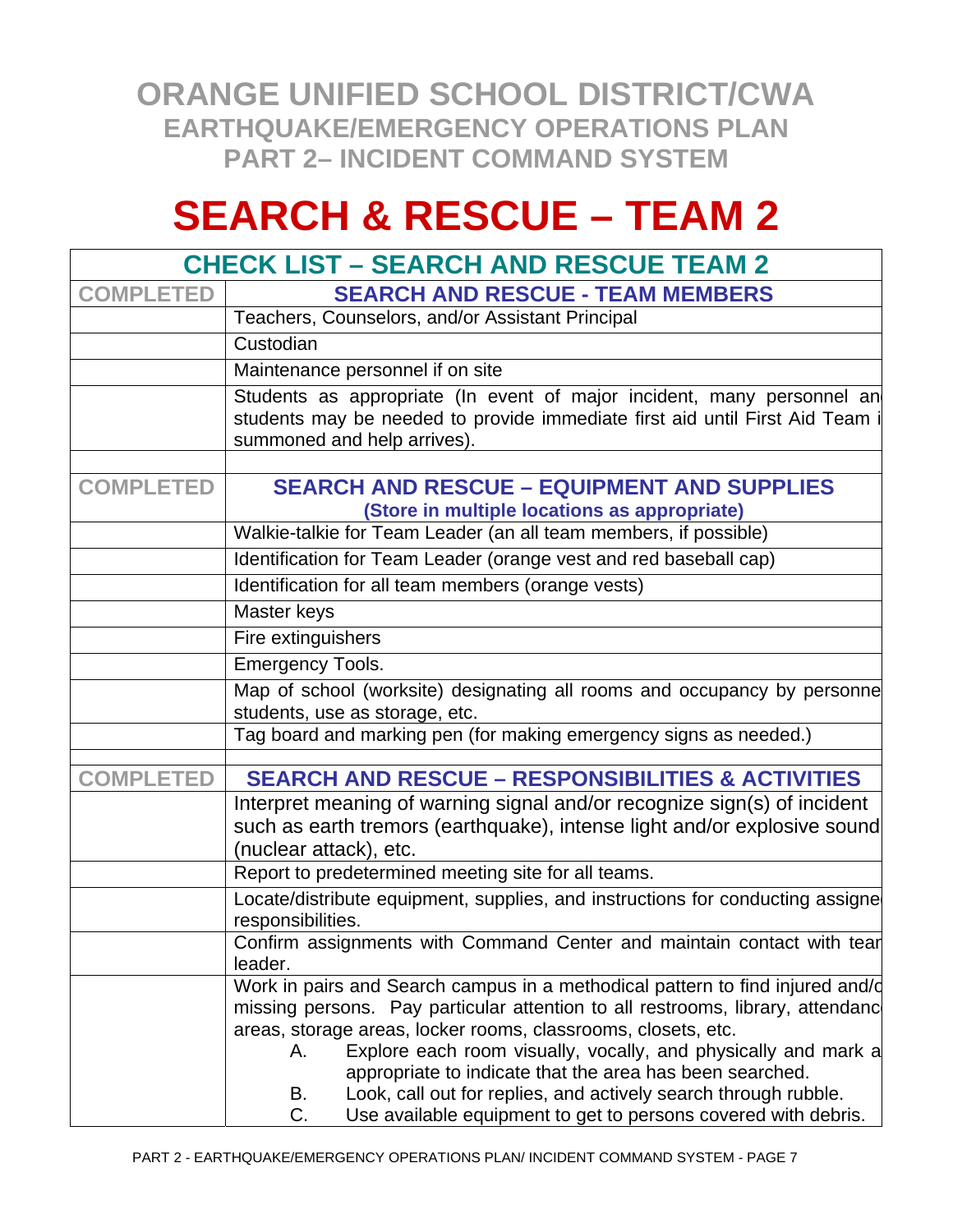| If possible, have one team member remain with any injured person while other |
|------------------------------------------------------------------------------|
| team member reports to Command Center or First Aid Station to summon firs    |
| aid as soon as possible. (Use of walkie-talkie will hasten this process).    |
| Assess damage to specific structures and report damage and/or usability to   |
| Command Center. Station team members as guards near unsafe buildings,        |
| indicated, to prevent re-entry until declared safe. If needed, ask Comman    |
| Center to assign students as guards. Mark unsafe areas with signs. Dired     |
| loiterers to appropriate location.                                           |
| Maintain constant communication with Command Center.                         |
|                                                                              |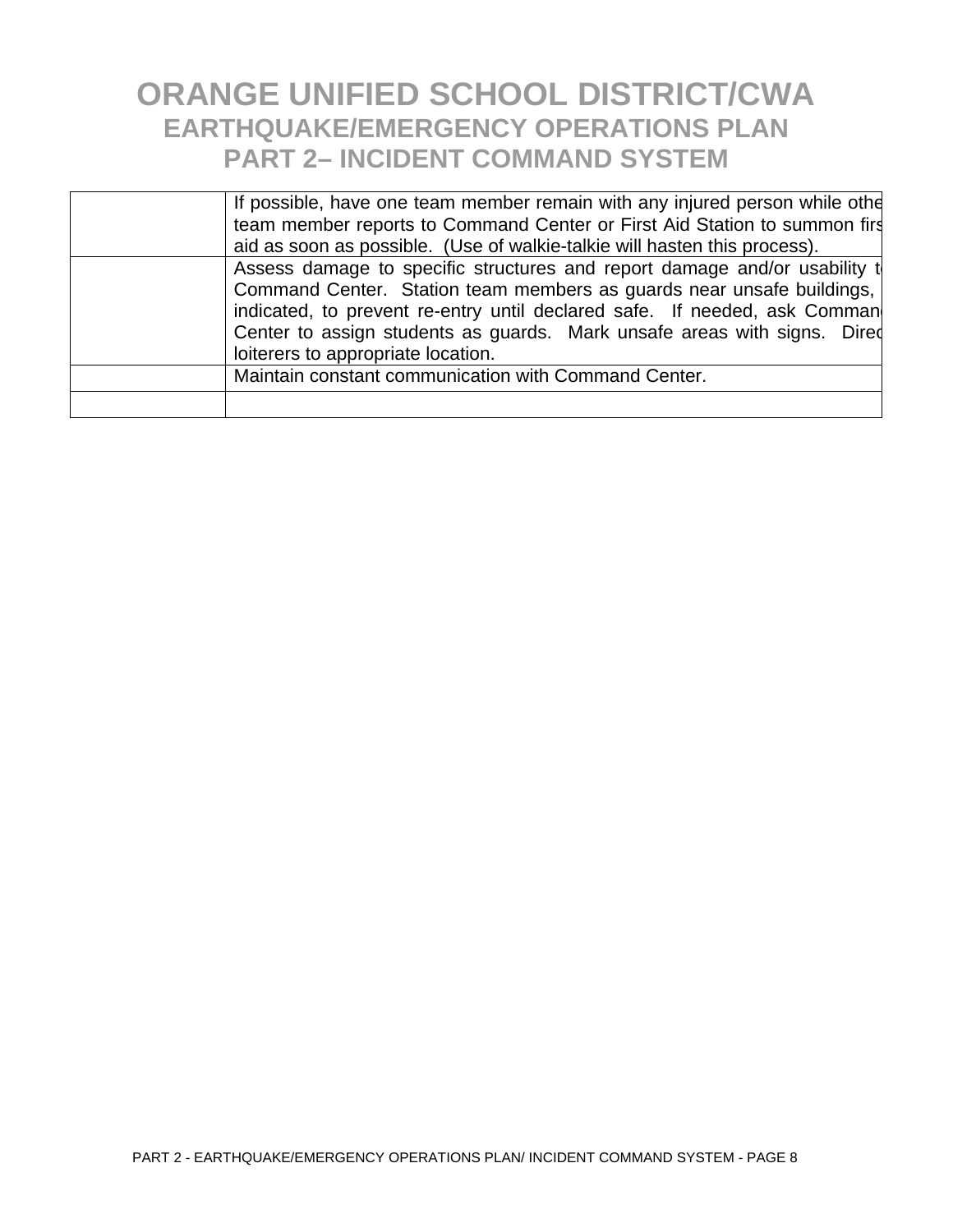# **SITE SECURITY – TEAM 3**

| <b>CHECK LIST – SITE SECURITY TEAM 3</b> |                                                                                                                                                                                      |  |
|------------------------------------------|--------------------------------------------------------------------------------------------------------------------------------------------------------------------------------------|--|
| <b>COMPLETED</b>                         | <b>SITE SECURITY - TEAM MEMBERS</b>                                                                                                                                                  |  |
|                                          | Teacher, Counselor, and/or Assistant Principals                                                                                                                                      |  |
|                                          | Custodian                                                                                                                                                                            |  |
|                                          | Maintenance Personnel, if on site                                                                                                                                                    |  |
|                                          | <b>Students</b>                                                                                                                                                                      |  |
|                                          |                                                                                                                                                                                      |  |
| <b>COMPLETED</b>                         | <b>SITE SECURITY - EQUIPMENT AND SUPPLIES</b>                                                                                                                                        |  |
|                                          | (Store in multiple locations as appropriate)                                                                                                                                         |  |
|                                          | Walkie-talkie for Team Leader (and all team members if possible, especially<br>on unsecured campus/site)                                                                             |  |
|                                          | Identification for Team Leader (orange vest and red baseball cap)                                                                                                                    |  |
|                                          | Identification for all team members (orange vests)                                                                                                                                   |  |
|                                          | Master keys                                                                                                                                                                          |  |
|                                          | Appropriate pre-made signs (such as: Main Entrance, Parent Information<br>Here, Media Report Here, Reunion Gate, etc.)                                                               |  |
|                                          | Flashlights                                                                                                                                                                          |  |
|                                          | Fire extinguisher                                                                                                                                                                    |  |
|                                          | Sanitation supplies - Toilet paper, plastic bags for lining wastebaskets as<br>emergency toilets, voting booths for toilet privacy, etc. Coordinate these with<br>the First Aid Team |  |
|                                          | Optional - emergency generator and fuel                                                                                                                                              |  |
|                                          | Valve keys-wrenches (for turning off utilities). Misc. tools for emergency<br>repairs                                                                                                |  |
|                                          |                                                                                                                                                                                      |  |
| <b>COMPLETED</b>                         | SITE SECURITY - RESPONSIBILITIES & ACTIVITIES                                                                                                                                        |  |
|                                          | Interpret meaning of warning signal and/or recognized sign(s) of incident<br>such as earth tremors (earthquake), intense light and/or explosive sound<br>(nuclear attack, etc.)      |  |
|                                          | Report to predetermined meeting site for all teams.                                                                                                                                  |  |
|                                          | Locate & distribute equipment, supplies, and instructions for conducting<br>assigned responsibilities.                                                                               |  |
|                                          | Confirm Team Leader assignment with Command Center and maintain<br>contact.                                                                                                          |  |
|                                          | Work in pairs.                                                                                                                                                                       |  |
|                                          | Secure the school by locking all external gates, entrances, etc. (If locked<br>campus/site) Assign team members to monitor main gate.                                                |  |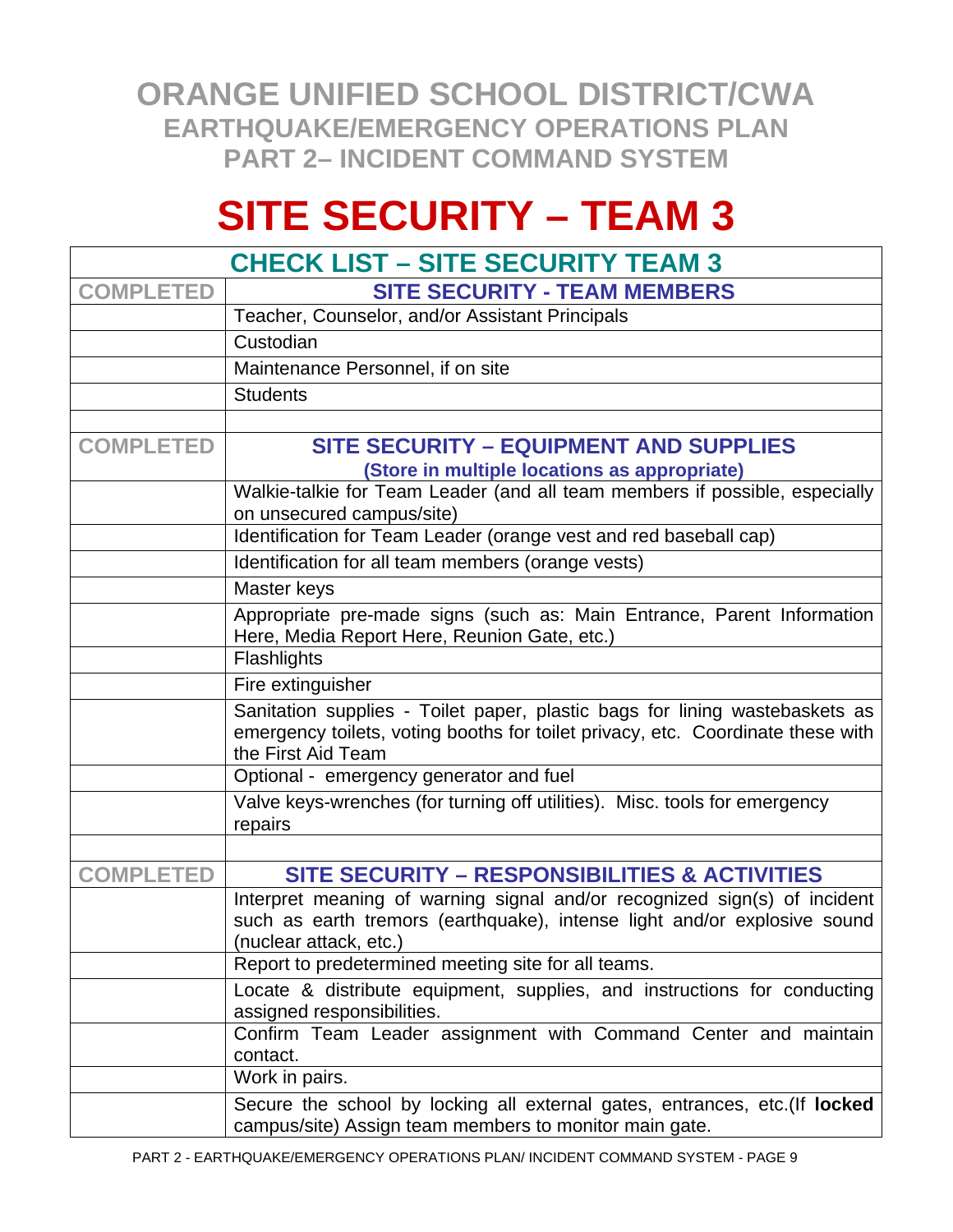| $-0r-$                                                                                                                                                                                               |  |
|------------------------------------------------------------------------------------------------------------------------------------------------------------------------------------------------------|--|
| (If unsecured campus/site) Assign team members to patrol specific areas for<br>controlling persons coming onto campus.                                                                               |  |
| Post appropriate signs.<br>А.                                                                                                                                                                        |  |
| B.<br>Direct fire, police, rescue, ambulance, etc., to area(s) of need.                                                                                                                              |  |
| C.<br>Refer media to District's EOC Public Information Officer.                                                                                                                                      |  |
| D.<br>Direct parents to Reunion Gate (if separate from Main Gate).                                                                                                                                   |  |
| $E_{\rm{max}}$<br>Talk with Command Center via walkie-talkie (if available)                                                                                                                          |  |
| regarding any problems.                                                                                                                                                                              |  |
| Check all utilities (water, gas, electricity) and turn off valves, if needed.                                                                                                                        |  |
| Determine sanitation conditions and remedy when possible.                                                                                                                                            |  |
| Assist maintenance/operations personnel or utility company technicians, if<br>needed, in emergency repair.                                                                                           |  |
| Station team members as guards near unsafe buildings, if indicated, to<br>prevent re-entry until declared safe. If needed, ask Command Center to<br>assign students from the Support Team as guards. |  |
| Operate an existing emergency generator, if needed.                                                                                                                                                  |  |
| Communicate with the Command Center.                                                                                                                                                                 |  |
|                                                                                                                                                                                                      |  |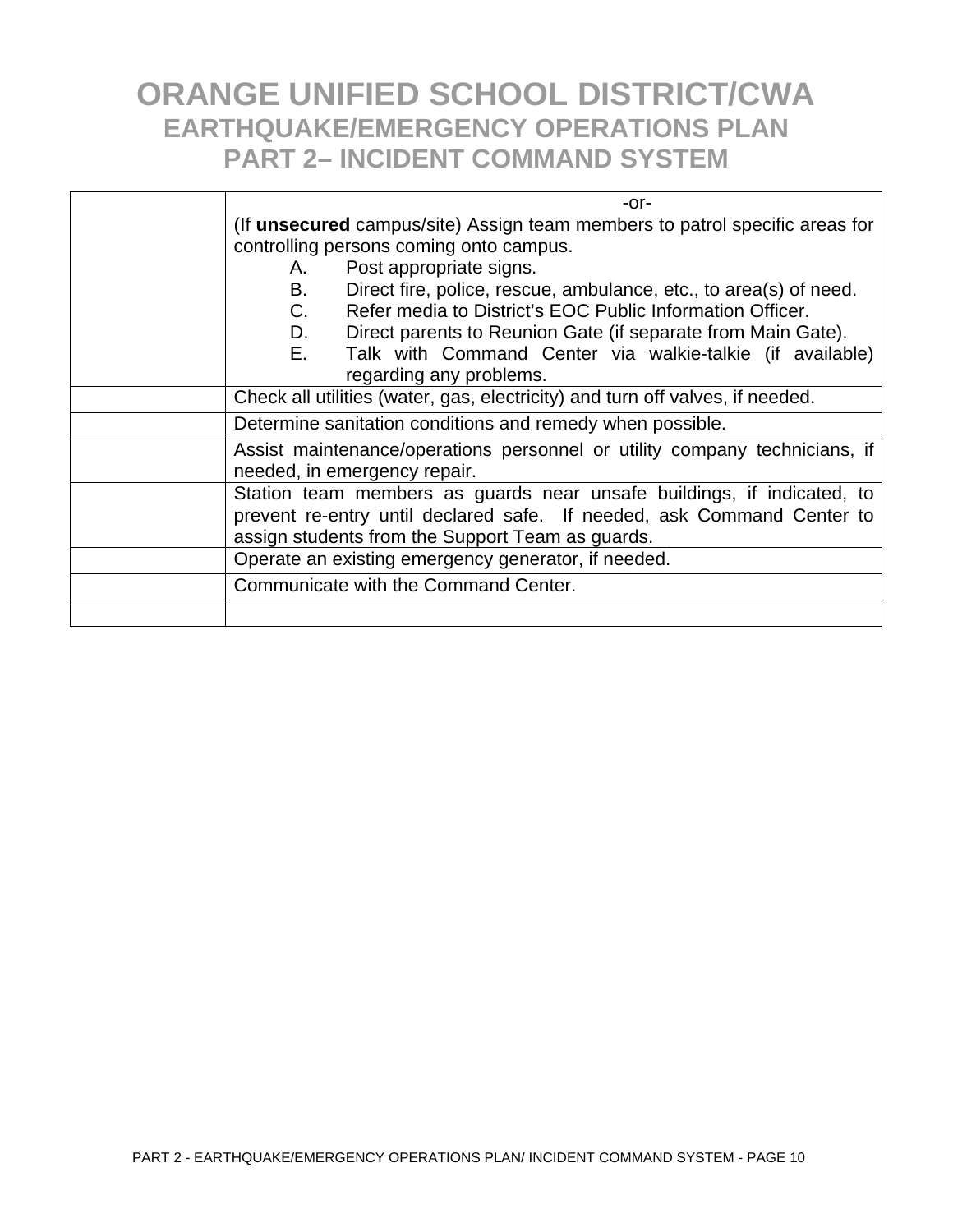# **FIRST AID – TEAM 4**

| <b>CHECK LIST - FIRST AID TEAM 4</b> |                                                                                                     |  |
|--------------------------------------|-----------------------------------------------------------------------------------------------------|--|
| <b>COMPLETED</b>                     | <b>FIRST AID - TEAM MEMBERS</b>                                                                     |  |
|                                      | School nurse                                                                                        |  |
|                                      | <b>Health clerk</b>                                                                                 |  |
|                                      | Other certificated and classified personnel                                                         |  |
|                                      | Students as appropriate                                                                             |  |
|                                      |                                                                                                     |  |
| <b>COMPLETED</b>                     | <b>FIRST AID - EQUIPMENT AND SUPPLIES</b>                                                           |  |
|                                      | (Store in multiple locations as appropriate)                                                        |  |
|                                      | Walkie-talkie for Team Leader                                                                       |  |
|                                      | Identification for Team Leader (orange vest and red baseball cap)                                   |  |
|                                      | Identification for all team members (orange vests)                                                  |  |
|                                      | Any student medications                                                                             |  |
|                                      | First Aid supplies                                                                                  |  |
|                                      | (Optional) Covering for outside first aid station.                                                  |  |
|                                      | Refer to California Emergency First Aid Handbook (Hard Copy Plan)                                   |  |
| <b>COMPLETED</b>                     | <b>FIRST AID - RESPONSIBILITIES &amp; ACTIVITIES</b>                                                |  |
|                                      | Interpret meaning of warning signal and/or recognize sign(s) of incident                            |  |
|                                      | such as earth tremor (earthquake, explosive sound, gunshots, etc.) and                              |  |
|                                      | respond appropriately.                                                                              |  |
|                                      | Report to predetermined meeting site and quickly verify the following<br>predetermined assignments: |  |
|                                      | Team members present and accounted for.<br>А.                                                       |  |
|                                      | Team members responsible for:<br>B.                                                                 |  |
|                                      | Initial mass casualty assessment/care.                                                              |  |
|                                      | <b>Obtaining First Aid Station supplies.</b>                                                        |  |
|                                      | First Aid Station set up (indoors if accessible/safe or                                             |  |
|                                      | outdoors as needed).                                                                                |  |
|                                      | Human Relations Coordinator (family support for seriously                                           |  |
|                                      | injured/deceased loved ones).                                                                       |  |
|                                      | Confirming all of the above with the Command Center.                                                |  |
|                                      | Conduct initial assessment and care for mass casualty victims.                                      |  |
|                                      | Work in pairs whenever possible and use Disaster/Crisis First<br>А.<br>Aid Kits.                    |  |
|                                      | For persons using <b>First Aid assessment skills:</b><br>В.                                         |  |
|                                      | Assess victims for urgent needs.                                                                    |  |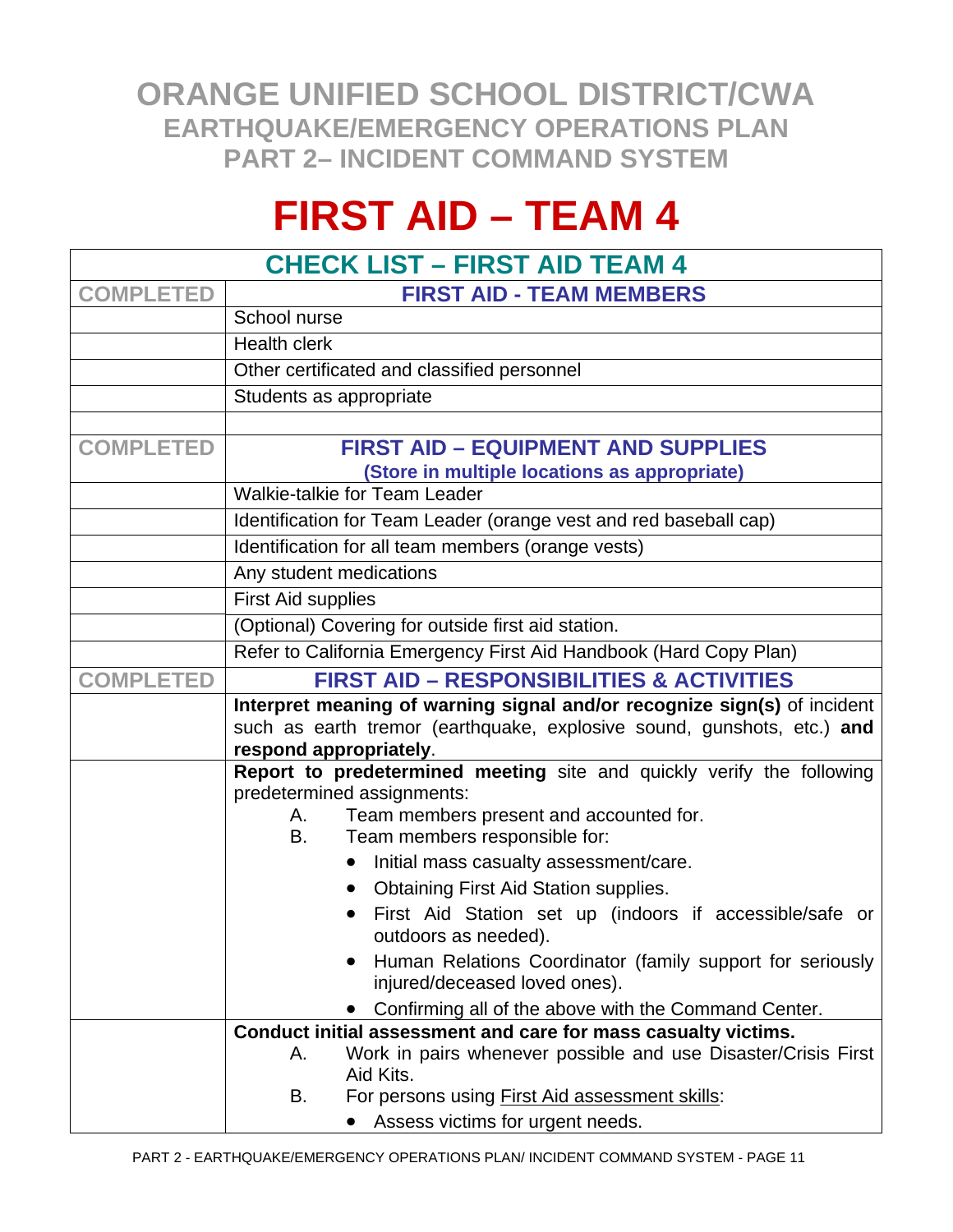| C.<br>D.                                                                  | • Care for bleeding, shock, breathing, etc., according to<br>severity/number of victims.<br>For persons using Triage assessment skills:<br>Access for mobility, breathing, circulation, and mental<br>status.<br>Stabilize and tag according to assessment findings.<br>According to the number of victims, hazardous surroundings,<br>available personnel, etc., provide further care at incident site<br>(supplies must be brought from First Aid Station) or after |  |
|---------------------------------------------------------------------------|-----------------------------------------------------------------------------------------------------------------------------------------------------------------------------------------------------------------------------------------------------------------------------------------------------------------------------------------------------------------------------------------------------------------------------------------------------------------------|--|
|                                                                           | transport to First Aid Station.<br>Obtain supplies and set up First Aid Station as soon as possible.<br>Use                                                                                                                                                                                                                                                                                                                                                           |  |
| "Layout Map" to assemble/organize supplies in the 9 first aid categories. |                                                                                                                                                                                                                                                                                                                                                                                                                                                                       |  |
|                                                                           | <b>Maintain communication with the Command Center.</b>                                                                                                                                                                                                                                                                                                                                                                                                                |  |
| А.                                                                        | Status and needs of victims.                                                                                                                                                                                                                                                                                                                                                                                                                                          |  |
| B.                                                                        | Locations of victims still needing initial care.                                                                                                                                                                                                                                                                                                                                                                                                                      |  |
| C.                                                                        | Available medical care, when it will be available, and location                                                                                                                                                                                                                                                                                                                                                                                                       |  |
| D.                                                                        | for student release via ambulance.<br>Request for additional supplies and assistance.                                                                                                                                                                                                                                                                                                                                                                                 |  |
|                                                                           |                                                                                                                                                                                                                                                                                                                                                                                                                                                                       |  |
| Conduct first aid for stabilization and maintenance efforts.              |                                                                                                                                                                                                                                                                                                                                                                                                                                                                       |  |
| А.                                                                        | Receive transported victims at First Aid Station for maximizing                                                                                                                                                                                                                                                                                                                                                                                                       |  |
|                                                                           | first aid care at one location.                                                                                                                                                                                                                                                                                                                                                                                                                                       |  |
| В.                                                                        | Provide care for wounds, shock, fractures, other first aid not                                                                                                                                                                                                                                                                                                                                                                                                        |  |
|                                                                           | rendered during initial response to mass casualties, emotional<br>support, etc.                                                                                                                                                                                                                                                                                                                                                                                       |  |
|                                                                           |                                                                                                                                                                                                                                                                                                                                                                                                                                                                       |  |
|                                                                           | Document first aid care and release of victims as follows:                                                                                                                                                                                                                                                                                                                                                                                                            |  |
| А.                                                                        | Document first aid for each victim using 3 x 5 cards, which are<br>then tied around the victim's neck:                                                                                                                                                                                                                                                                                                                                                                |  |
|                                                                           | Name<br>$\bullet$                                                                                                                                                                                                                                                                                                                                                                                                                                                     |  |
|                                                                           | Date                                                                                                                                                                                                                                                                                                                                                                                                                                                                  |  |
|                                                                           | Injury                                                                                                                                                                                                                                                                                                                                                                                                                                                                |  |
|                                                                           | <b>First Aid Given</b>                                                                                                                                                                                                                                                                                                                                                                                                                                                |  |
| В.                                                                        | If victim is unable to talk or deceased, attach name tag for                                                                                                                                                                                                                                                                                                                                                                                                          |  |
|                                                                           | identification purposes.                                                                                                                                                                                                                                                                                                                                                                                                                                              |  |
| C.                                                                        | When released, remove 3 x 5 card from neck, record release<br>time/destination, and retain card as permanent record.                                                                                                                                                                                                                                                                                                                                                  |  |
| D.                                                                        | If to be released via ambulance, transport student to campus                                                                                                                                                                                                                                                                                                                                                                                                          |  |
|                                                                           | area designated for that purpose.                                                                                                                                                                                                                                                                                                                                                                                                                                     |  |
| Е.                                                                        | Report released victims to Command Center.                                                                                                                                                                                                                                                                                                                                                                                                                            |  |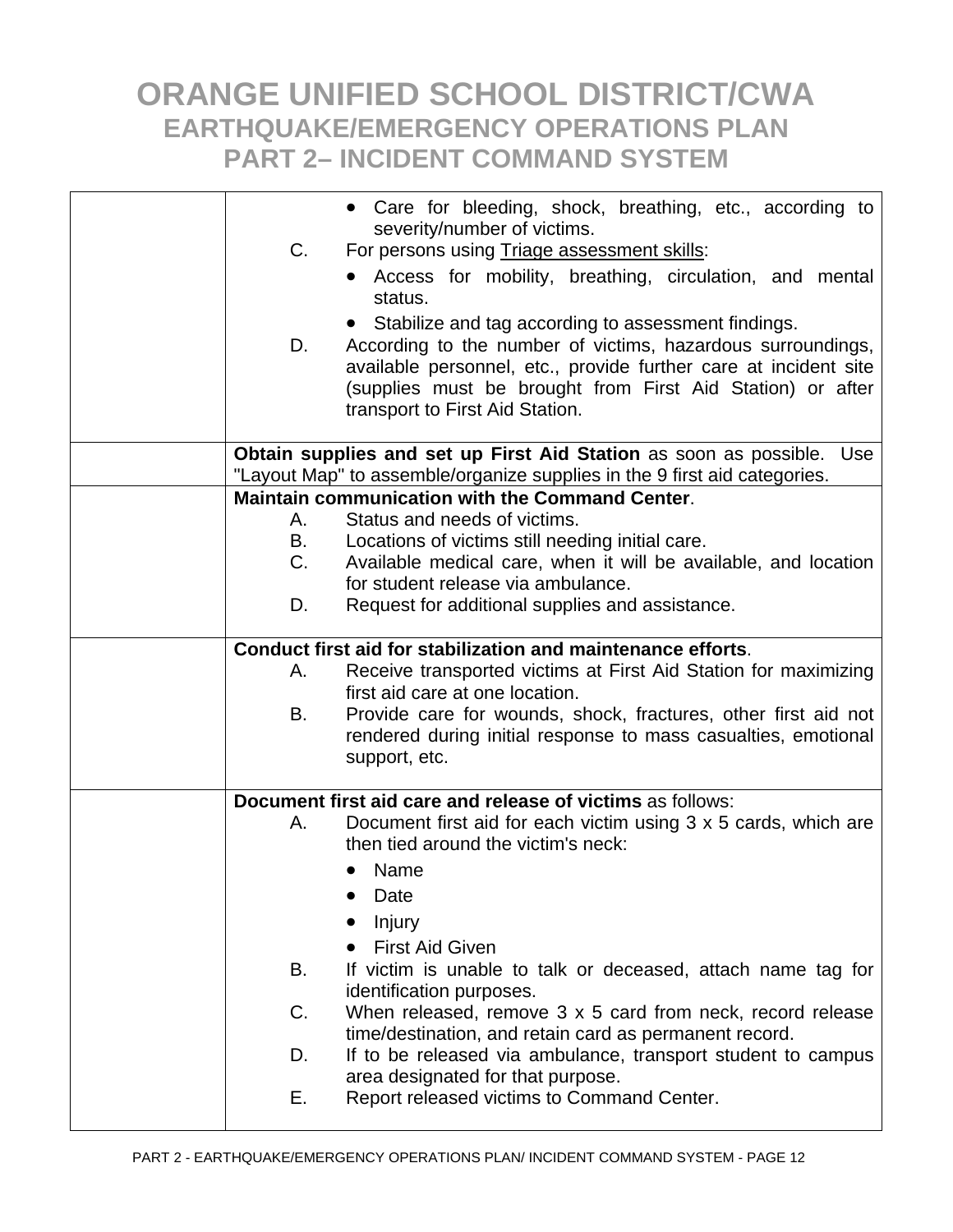| Provide for morgue care. |                                                                                                                                                                                                                                                                                 |  |
|--------------------------|---------------------------------------------------------------------------------------------------------------------------------------------------------------------------------------------------------------------------------------------------------------------------------|--|
| А.<br>В.                 | Cover deceased with sheets until identified with a name tag.<br>Document name/pertinent data on 3 x 5 card and maintain as<br>permanent record at First Aid Station.                                                                                                            |  |
| C.<br>D.                 | Place in body bag (33 gallon plastic bag will suffice), seal,<br>identify and transport when time permits to morgue location<br>(indoor room, locked, away from the living and any food<br>preparation areas.)<br>Have Human Relations Coordinator available to assist grieving |  |
|                          | family members or friends who come to identify loved ones or<br>learn of their death.                                                                                                                                                                                           |  |
| А.<br>B.<br>C.           | Be prepared to cooperate with and provide care under direction of the<br>following first aid/medical personnel who assist in disaster/crisis events.<br>Red Cross first aid and nursing volunteers.<br>Paramedics.<br>Fire Medical Aid Division or other medical personnel.     |  |
|                          |                                                                                                                                                                                                                                                                                 |  |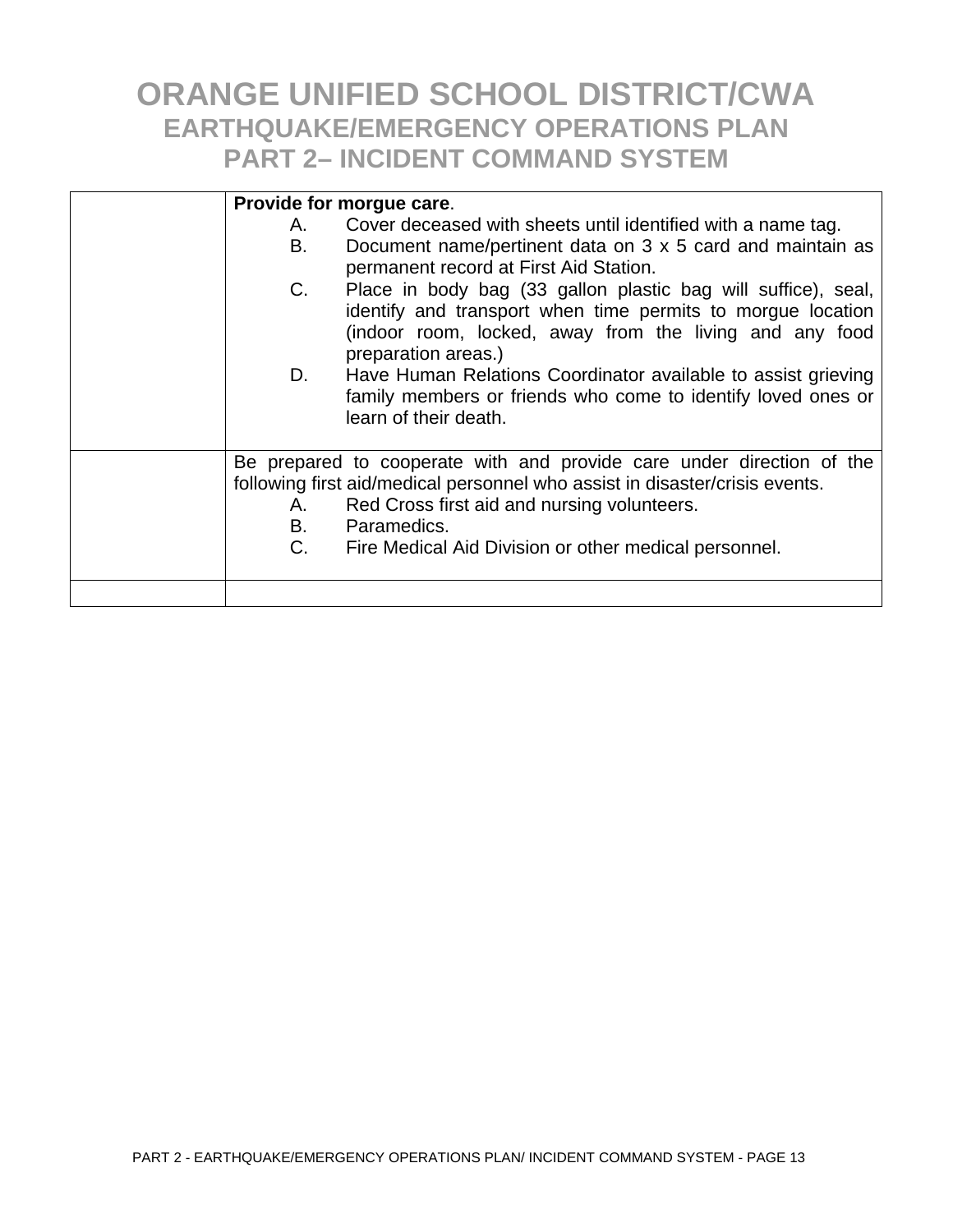## **SUPERVISION & ASSEMBLY – TEAM 5**

| <b>CHECK LIST – SUPERVISION &amp; ASSEMBLEY TEAM 5</b> |                                                                                                            |                                                                 |  |
|--------------------------------------------------------|------------------------------------------------------------------------------------------------------------|-----------------------------------------------------------------|--|
| <b>COMPLETED</b>                                       | <b>SUPERVISION &amp; ASSEMBLY - TEAM MEMBERS</b>                                                           |                                                                 |  |
|                                                        | Teachers and teacher assistants                                                                            |                                                                 |  |
|                                                        | <b>Students</b>                                                                                            |                                                                 |  |
| <b>COMPLETED</b>                                       | <b>SUPERVISION &amp; ASSEMBLY - EQUIPMENT AND SUPPLIES</b><br>(Store in multiple locations as appropriate) |                                                                 |  |
|                                                        | Incident/Disaster Plan folder                                                                              |                                                                 |  |
|                                                        | <b>Emergency Procedures Check List</b><br>A.<br>В.                                                         |                                                                 |  |
|                                                        | Student Accountability Report forms (Xerox a large quantity<br>for immediate use)                          |                                                                 |  |
|                                                        | C.<br><b>Travel Route map</b>                                                                              |                                                                 |  |
|                                                        | Assembly Area Map<br>D.                                                                                    |                                                                 |  |
|                                                        | Identification for Team Leader (orange vest and red baseball cap)                                          |                                                                 |  |
|                                                        | Identification for all team members (orange vests)                                                         |                                                                 |  |
|                                                        | Crowd control ideas (group exercises, songs, teaching games, stress<br>relievers, etc.)                    |                                                                 |  |
|                                                        | Attendance Folder (for all periods)                                                                        |                                                                 |  |
|                                                        | Classroom first aid supplies:                                                                              |                                                                 |  |
|                                                        |                                                                                                            |                                                                 |  |
|                                                        | <b>Supplies</b><br><u>Amount</u>                                                                           | <b>How Used</b>                                                 |  |
|                                                        | Storage Container<br>1<br>$\cdots$<br>(Backpack or other container                                         | Store first aid supplies<br>for incident use.                   |  |
|                                                        | with contents in ziplock<br>baggies)                                                                       |                                                                 |  |
|                                                        | Gauze pads, non-sterile 50                                                                                 | Cover wounds, apply                                             |  |
|                                                        | $(3 \times 3 \text{ or } 4 \times 4)$                                                                      | pressure for control of<br>bleeding, and clean minor<br>wounds. |  |
|                                                        | Roller Gauze, 4" wide 1                                                                                    | Secure gauze pads over<br>wounds.                               |  |
|                                                        | Adhesive tape, 1" wide 1                                                                                   | Secure gauze pads or<br>bandages over wounds.                   |  |
|                                                        | Scissors<br>1 pr                                                                                           | Cut roller gauze                                                |  |
|                                                        | Phisoderm in 4 oz. (approx.) 1 Clean wounds.<br>container                                                  |                                                                 |  |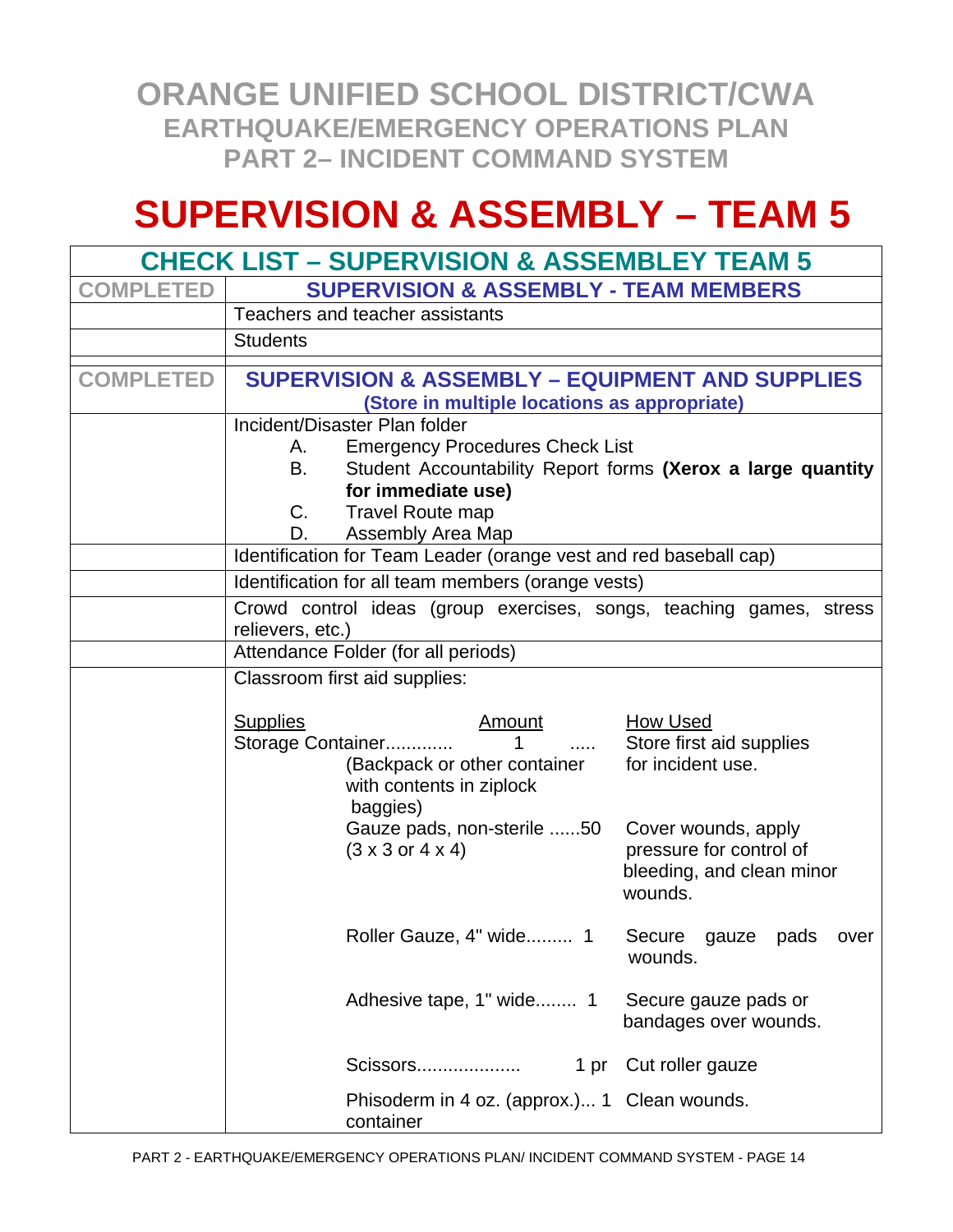|                  | Bandaids, Regular size, 1"x3" 20 Cover minor wounds.                                                                                             |
|------------------|--------------------------------------------------------------------------------------------------------------------------------------------------|
|                  | Bandaids, Large size, 2"x4". 10                                                                                                                  |
|                  | Latex Gloves<br>Medium-20 Protection from blood & body                                                                                           |
|                  | fluids<br>Large - $20$                                                                                                                           |
|                  |                                                                                                                                                  |
|                  | For trained teachers only10 of Label victims                                                                                                     |
|                  | each color. Triage tags made<br>of red and yellow laminated                                                                                      |
|                  | construction paper $(4" \times 5")$ with                                                                                                         |
|                  | 24" ties attached.                                                                                                                               |
|                  | $Red = Immediate$                                                                                                                                |
|                  | Yellow = Delayed                                                                                                                                 |
|                  | Walkie-talkie for Team Leader                                                                                                                    |
|                  | Bull horn or other portable loudspeaker system (May be same one used by<br>Command Center.)                                                      |
|                  | Keys (if any) to Assembly Area entrance                                                                                                          |
|                  | Signs and stakes (Optional for Assembly Area markers)                                                                                            |
|                  | Incident Logs or equivalent                                                                                                                      |
|                  | Pencils/pens                                                                                                                                     |
|                  | 3 x 5 cards and file box for holding alphabetized cards of community                                                                             |
|                  | evacuees                                                                                                                                         |
|                  |                                                                                                                                                  |
| <b>COMPLETED</b> | <b>SUPERVISION &amp; ASSEMBLY</b>                                                                                                                |
|                  | <b>RESPONSIBILITIES &amp; ACTIVITIES</b>                                                                                                         |
|                  | Interpret meaning of warning signal and/or recognized sign(s) of incident                                                                        |
|                  | such as earth tremors (earthquake), intense light and/or explosive sound                                                                         |
|                  | (nuclear attack), etc.                                                                                                                           |
|                  | Give appropriate command, "Duck, Cover, Hold" or "Evacuate."<br>(Staff<br>members not with assigned students shall report to their predetermined |
|                  | location.)                                                                                                                                       |
|                  | Determine injured persons and assist as appropriate.<br>А.                                                                                       |
|                  | Determine need for cooperation with neighboring teacher (one<br>В.                                                                               |
|                  | teacher nay assist two classes of students if second teacher is                                                                                  |
|                  | injured or must remain with injured students until first aid                                                                                     |
|                  | arrives.)                                                                                                                                        |
|                  | In case of earthquake and there are injured, immovable<br>C.                                                                                     |
|                  | students and no other teacher to assist, surround injured<br>student(s) with suitable furniture for protection from further                      |
|                  |                                                                                                                                                  |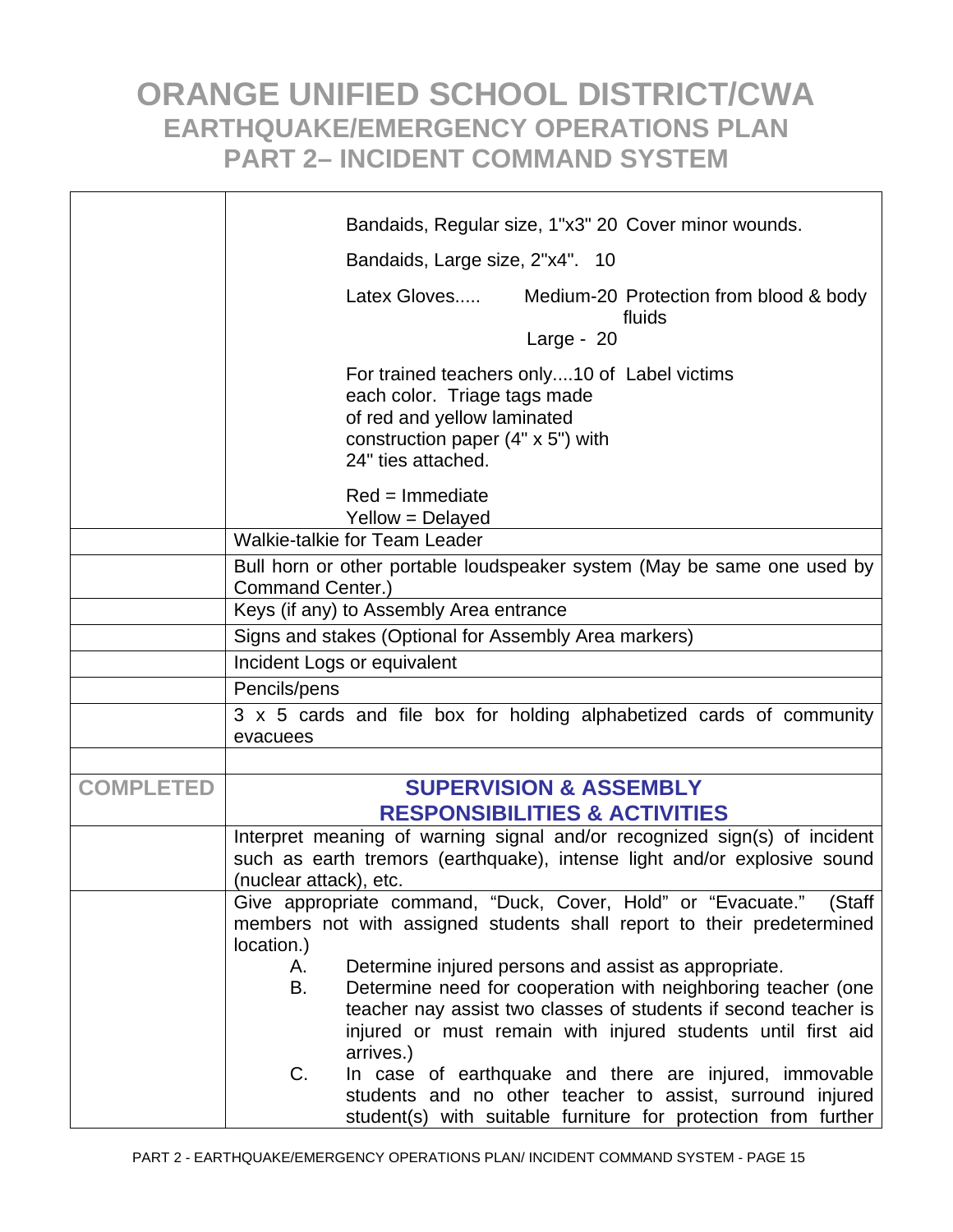|              | earthquake action and take remaining students to Assembly                                                                                |
|--------------|------------------------------------------------------------------------------------------------------------------------------------------|
|              | Area. If teacher aide or volunteer is present, assign to remain                                                                          |
|              | with student(s) in classroom until help arrives.                                                                                         |
|              | Evacuate to Assembly Area, as practiced, when given signal or deemed                                                                     |
| appropriate. |                                                                                                                                          |
|              | Unlock/open any entrance to the Assembly Area.                                                                                           |
| А.           | Plan for a main assembly area outdoors and alternative sites in                                                                          |
|              | case the main Assembly Area is not accessible or is in danger                                                                            |
|              | from possible hazards such as pending explosion, etc.                                                                                    |
| В.           | Practice using alternate routes to Assembly Area by blocking                                                                             |
|              | routes during practice sessions.                                                                                                         |
|              | Assign team members to control entrances to Assembly Areas.                                                                              |
|              | Direct classes or students to Assembly Area stations (each team member<br>must have Assembly Area map in hand).                          |
|              | Locate/distribute equipment, supplies, and instructions for conducting                                                                   |
|              | assigned responsibilities at Assembly Area.                                                                                              |
|              | Confirm Assembly Area Assignment with Command Center.                                                                                    |
|              | Complete Student Accountability Reports and turn it in to Command Center.                                                                |
|              |                                                                                                                                          |
|              |                                                                                                                                          |
| follows:     | Role of Assembly Area Coordinator: Manage Assembly Area activities as                                                                    |
| C.           | Assist in obtaining Student Accountability Reports from                                                                                  |
|              | teachers for Command Center (located at Assembly Area).                                                                                  |
| D.           | Assign students to assist in Assembly Area as needed.                                                                                    |
| Е.           | Assign students or staff to serve on other teams when                                                                                    |
|              | requested by Command Center.                                                                                                             |
| F.           | Document important events to be acted upon and/or for future                                                                             |
|              | records, as needed. (Use Incident/Disaster Log forms or                                                                                  |
|              | equivalent).                                                                                                                             |
| G.           | Cooperate with Command Center Team and the Student                                                                                       |
| 2.           | Release Team in the location and release of students.                                                                                    |
|              | Document on attendance folder when students are sent to reunion                                                                          |
| 3.           | gate for release to parent/adult.                                                                                                        |
|              | Supervise and reassure students throughout duration of emergency<br>using Crowd Control ideas to reduce stress and create an "espirit de |
| corps."      |                                                                                                                                          |
| 4.           | Use the same equipment, supplies, and responsibilities guidelines                                                                        |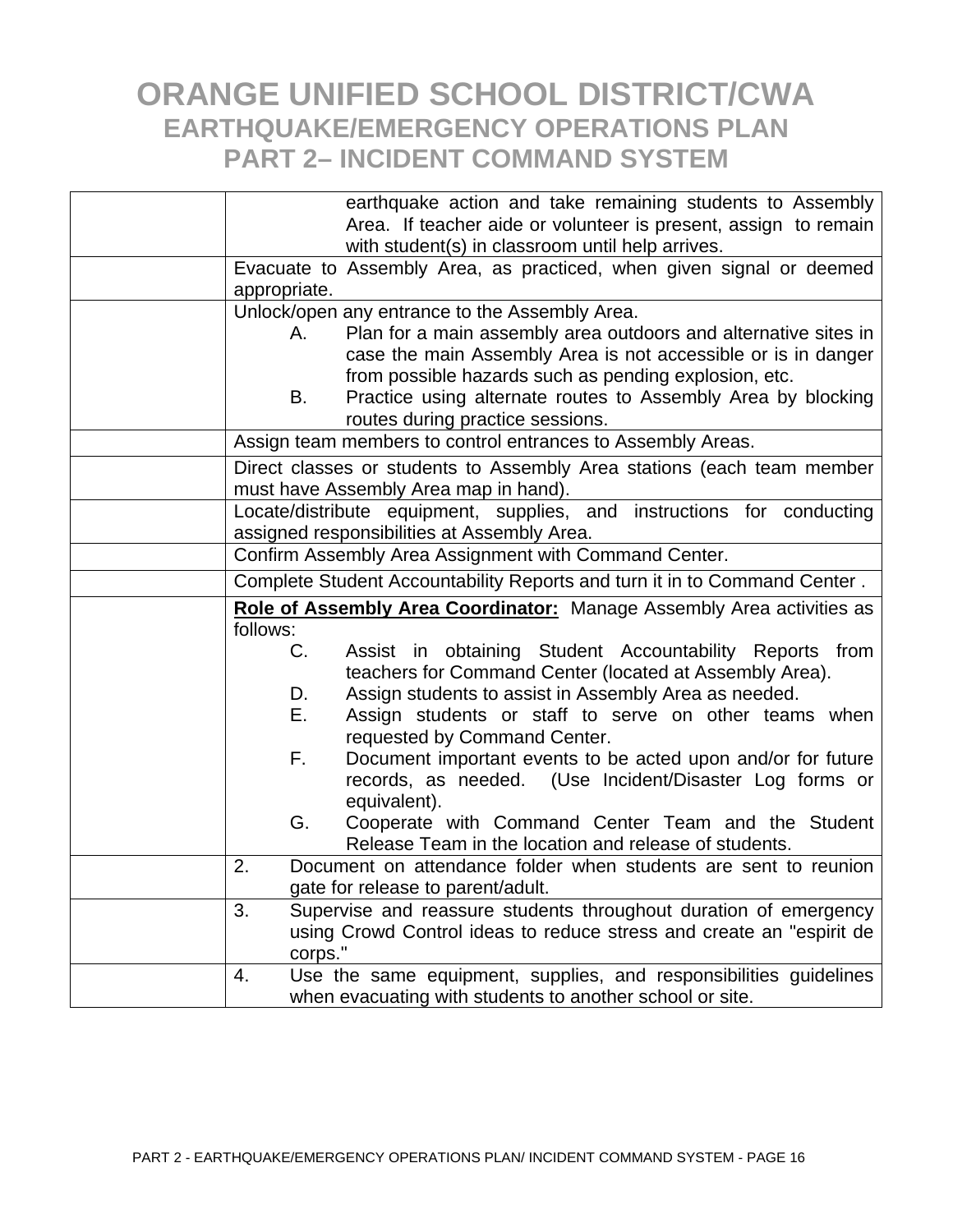# **STUDENT RELEASE – TEAM 6**

|                  | <b>CHECK LIST - STUDENT RELEASE TEAM 6</b>                                                                                                                                     |
|------------------|--------------------------------------------------------------------------------------------------------------------------------------------------------------------------------|
| <b>COMPLETED</b> | <b>STUDENT RELEASE - TEAM MEMBERS</b>                                                                                                                                          |
|                  | Teacher (or Assistant Principal or Counselor)                                                                                                                                  |
|                  | Clerk(s) (interpreter, if needed)                                                                                                                                              |
|                  | <b>Students</b>                                                                                                                                                                |
|                  |                                                                                                                                                                                |
| <b>COMPLETED</b> | <b>STUDENT RELEASE - EQUIPMENT AND SUPPLIES</b>                                                                                                                                |
|                  | (Store in multiple locations as appropriate)                                                                                                                                   |
|                  | Walkie-talkie for Team Leader                                                                                                                                                  |
|                  | Walkie-talkie for other team members assigned to Main Gate and Reunion<br>Gate (if separate from Main Gate)                                                                    |
|                  | Identification for Team Leader (orange vest and red baseball cap)                                                                                                              |
|                  | Identification for all team members (orange vests)                                                                                                                             |
|                  | Keys for any gate/door to Reunion Gate                                                                                                                                         |
|                  | Assembly Area Maps, 1 per team member                                                                                                                                          |
|                  | Student Body List (alphabetized or by class period) and/or Emergency Cards                                                                                                     |
|                  | Pens and pencils                                                                                                                                                               |
|                  | Table to hold above materials.                                                                                                                                                 |
|                  | Incident Student Sign Out Sheets (Xerox a large supply and store with                                                                                                          |
|                  | supplies.)                                                                                                                                                                     |
|                  |                                                                                                                                                                                |
| <b>COMPLETED</b> | <b>STUDENT RELEASE - RESPONSIBILITIES &amp; ACTIVITIES</b>                                                                                                                     |
|                  | Interpret meaning of warning signal and/or recognized sign(s) of incident,<br>such as earth tremor (earthquake), intense light and/or explosive sound<br>(nuclear attack), etc |
|                  | Report to predetermined meeting site.                                                                                                                                          |
|                  | Locate/distribute equipment, supplies, and instructions for conducting<br>assigned responsibilities.                                                                           |
|                  | Confirm Team Leader assignment with Command Center.                                                                                                                            |
|                  | Work in pairs when possible.                                                                                                                                                   |
|                  | Set up Reunion Gate with Student Body List (and/or Emergency Cards) and<br>related supplies on table.                                                                          |
|                  | Communicate between teams as needed in the location and release of<br>students.                                                                                                |
|                  | Assign team members to Main Gate and Reunion Gate (if separate locations)<br>for receiving parent requests, sending messages, and locating students for<br>release.            |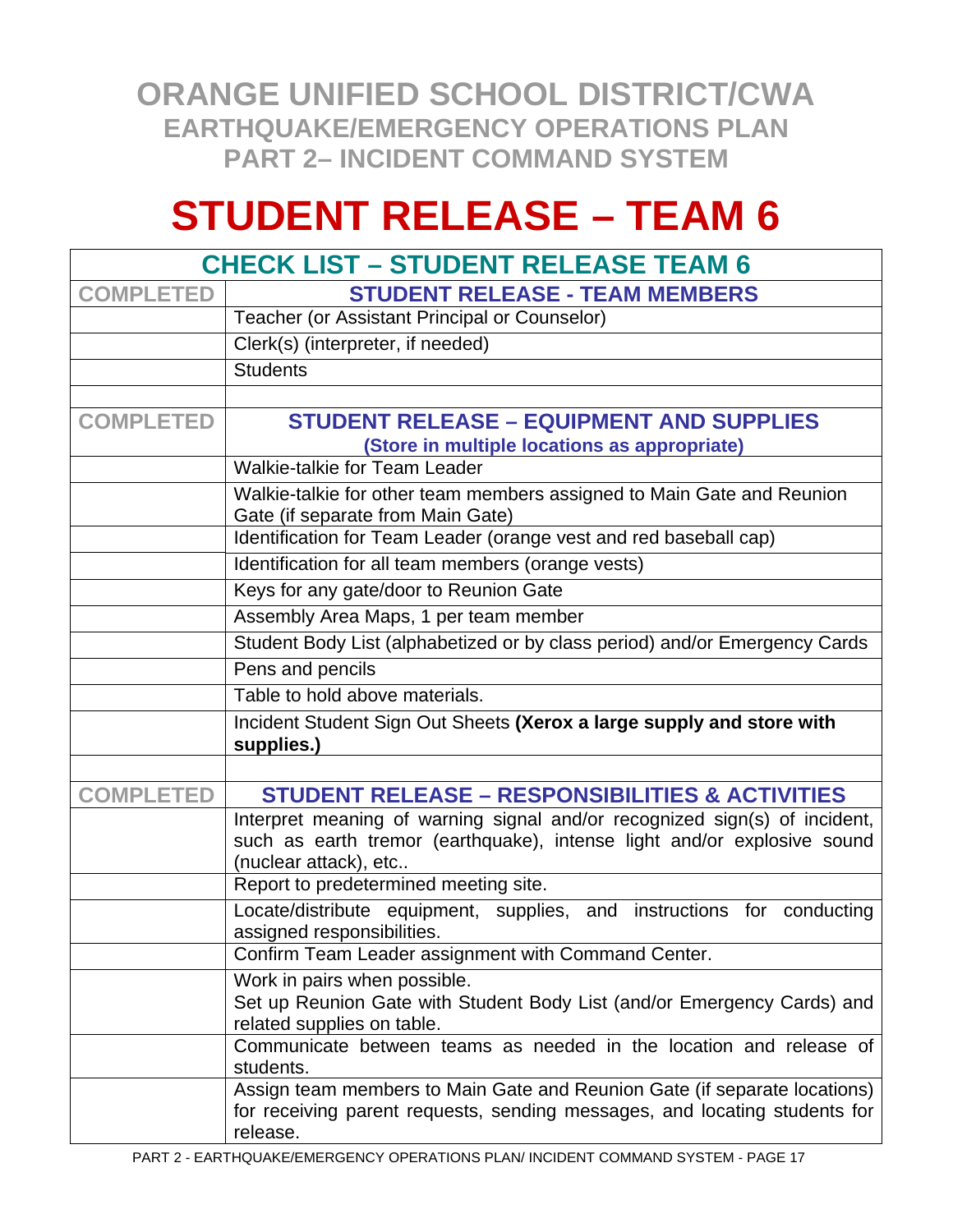| Arrange for responsible First Aid Team member or designee to provide<br>emotional support while informing family members about the condition of<br>loved ones who are injured or dead.                                              |
|-------------------------------------------------------------------------------------------------------------------------------------------------------------------------------------------------------------------------------------|
| Process reuniting of students with parents/reliable adults:                                                                                                                                                                         |
|                                                                                                                                                                                                                                     |
| <b>Please Note:</b> When Main Gate and Reunion Gate are at separate locations,<br>the documentation of student release may occur at the Main Gate, Reunion<br>Gate or both. Advance planning is necessary to assure accountability. |
| Receive parent/adult request for child at Main Gate or Reunion Gate.<br><b>If</b>                                                                                                                                                   |
| gates are at separate locations, notify Reunion Gate of request and send<br>parent to that location.                                                                                                                                |
| If gates are at separate location: Main Gate may document student release                                                                                                                                                           |
| noting time, name of adult and destination.                                                                                                                                                                                         |
| Upon request, call for student from Assembly Area (or other known location)                                                                                                                                                         |
| via walkie-talkie or student messenger.                                                                                                                                                                                             |
| Question student (not in the presence of the adult) to verify that                                                                                                                                                                  |
| this is an appropriate release. Verify the following:                                                                                                                                                                               |
| Who is this person that has come to pick you up?<br>(If parent,<br>$\bullet$<br>proceed with Step d).                                                                                                                               |
| Do parents know this person?                                                                                                                                                                                                        |
| Where does this person live? Have you been there before?                                                                                                                                                                            |
| Do you feel comfortable going with this person?                                                                                                                                                                                     |
| Do you think your parents would want you to go with this person?                                                                                                                                                                    |
| If adult is parent or verified as reliable, release child.                                                                                                                                                                          |
| If Main Gate is responsible for documenting release at time of parent request,                                                                                                                                                      |
| Reunion Gate will only release students that have been called from Assembly Area                                                                                                                                                    |
| per request of Main Gate.                                                                                                                                                                                                           |
| If student is not released, send student back to Assembly Area along with                                                                                                                                                           |
| notification via walkie-talkie or messenger.                                                                                                                                                                                        |
| If Main Gate is at separate area and responsible for release documentation, report                                                                                                                                                  |
| all retained students to Main Gate for accounting purposes.                                                                                                                                                                         |
| Document releases on Sign Out Sheet.                                                                                                                                                                                                |
|                                                                                                                                                                                                                                     |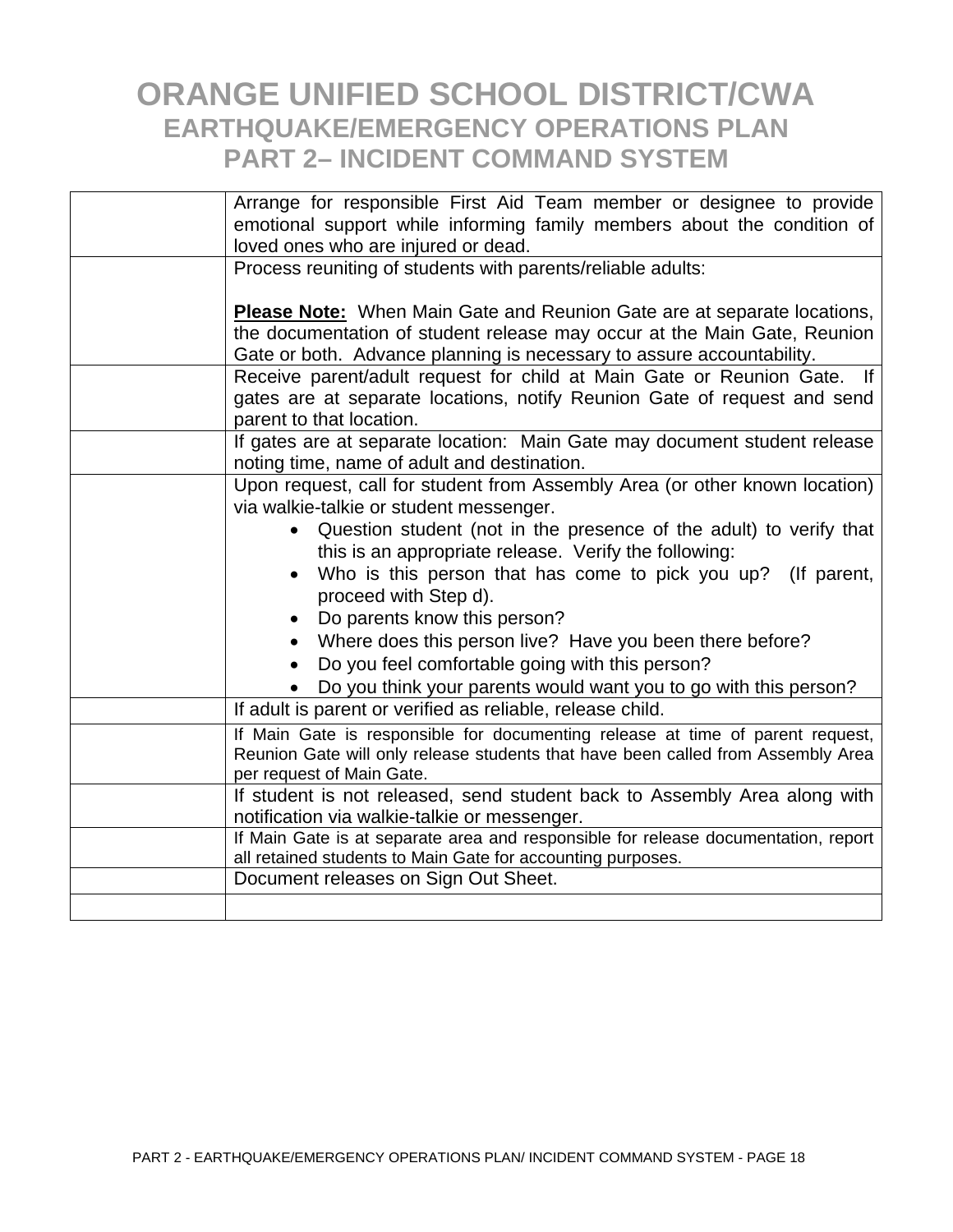# **POST INCIDENT PSYCHOLOGICAL SERVICES CRISIS RESPONSE – TEAM 7**

|                  | <b>CHECK LIST - SEARCH AND RESCUE TEAM 2</b>                                                                                                   |  |  |  |
|------------------|------------------------------------------------------------------------------------------------------------------------------------------------|--|--|--|
| <b>COMPLETED</b> | <b>CRISIS RESPONSE - TEAM MEMBERS</b>                                                                                                          |  |  |  |
|                  | <b>School Psychologist</b>                                                                                                                     |  |  |  |
|                  | <b>School Counselors</b>                                                                                                                       |  |  |  |
|                  |                                                                                                                                                |  |  |  |
| <b>COMPLETED</b> | <b>CRISIS RESPONSE - EQUIPMENT AND SUPPLIES</b>                                                                                                |  |  |  |
|                  | (Store in multiple locations as appropriate)                                                                                                   |  |  |  |
|                  | <b>Identification Badges</b>                                                                                                                   |  |  |  |
|                  | School Map                                                                                                                                     |  |  |  |
|                  | <b>School Staff List</b>                                                                                                                       |  |  |  |
|                  | <b>Psychological First Aid Packet</b>                                                                                                          |  |  |  |
|                  | • "Student Referral Checklist" for completion by teachers and staff                                                                            |  |  |  |
|                  | • Crisis Referral Logs                                                                                                                         |  |  |  |
|                  | • Crisis Interview Form Cards                                                                                                                  |  |  |  |
|                  | • Counseling Agency Lists                                                                                                                      |  |  |  |
|                  | • Coping with Loss/Crisis Handouts                                                                                                             |  |  |  |
| <b>COMPLETED</b> | <b>CRISIS RESPONSE - RESPONSIBILITIES &amp; ACTIVITIES</b>                                                                                     |  |  |  |
|                  | Prior to initiating a crisis response, collect information from the Director of                                                                |  |  |  |
|                  | Pupil Personnel Services or the Coordinator of Psychology Services.                                                                            |  |  |  |
|                  | Upon arrival at the school site, gather factual information and consult with                                                                   |  |  |  |
|                  | principal regarding interventions needed. Consult as necessary with the on-<br>site first aid team.                                            |  |  |  |
|                  | Before disseminating information, review with principal what, how, and who                                                                     |  |  |  |
|                  | will share information with staff, students, parents, neighboring schools and                                                                  |  |  |  |
|                  | the community. Providing factual information controls rumors.                                                                                  |  |  |  |
|                  | To initiate the Crisis Referral Process, provide referral checklists to teacher<br>and other school staff and maintain a Student Referral Log. |  |  |  |
|                  | Prior to beginning interventions, ascertain that all team members are fully                                                                    |  |  |  |
|                  | informed and have been assigned confidential work space                                                                                        |  |  |  |
|                  | Identify high risk students by obtaining oral input and student referral                                                                       |  |  |  |
|                  | checklists from school staff.                                                                                                                  |  |  |  |
|                  | Prioritize and assign interventions with students including individual                                                                         |  |  |  |
|                  | interviews, classroom presentations, group counseling, and referral to                                                                         |  |  |  |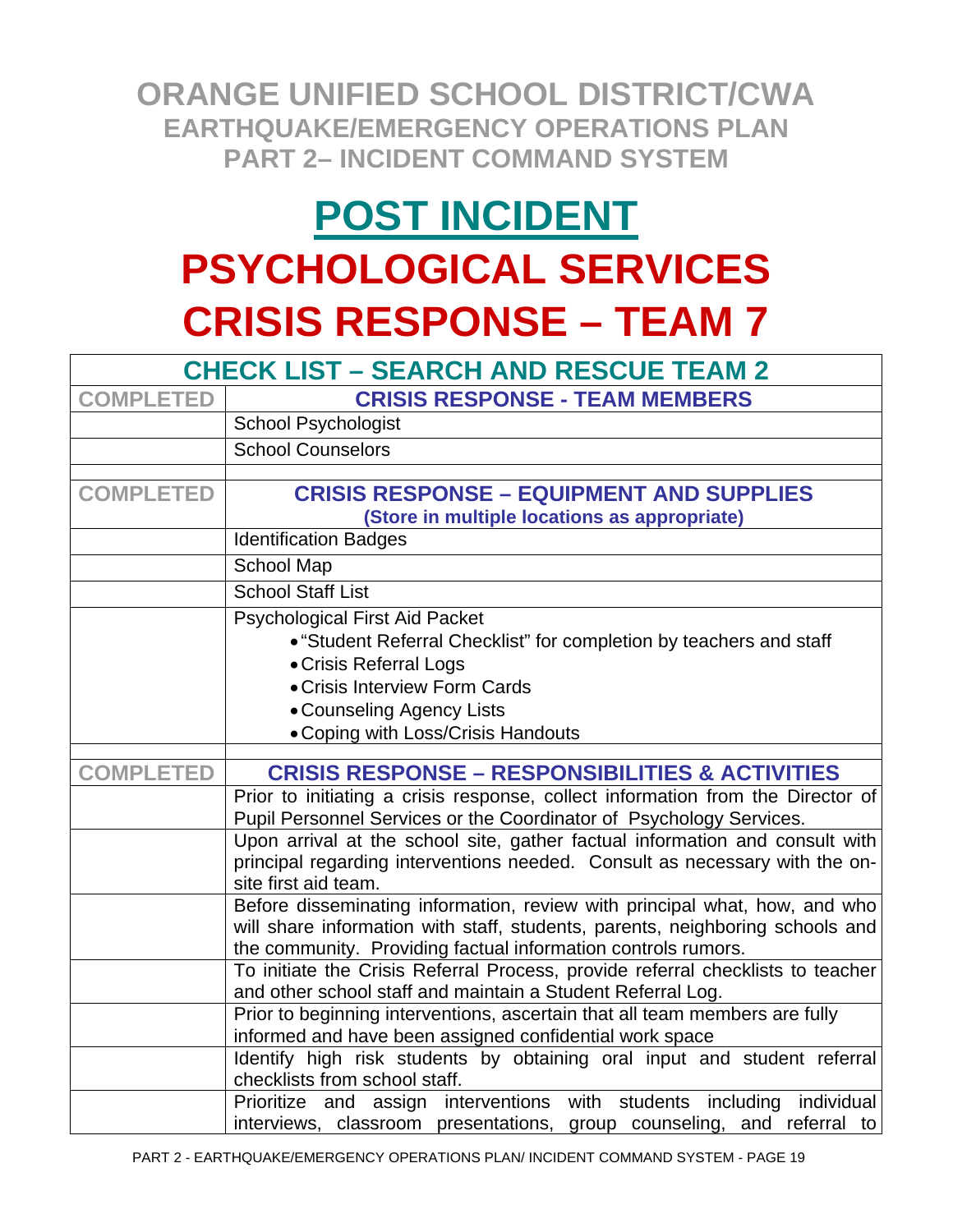| community agencies.                                                                                                                                                                                                |
|--------------------------------------------------------------------------------------------------------------------------------------------------------------------------------------------------------------------|
| Consider interventions with parents including phone calls, parent meetings,<br>and referrals to community agencies.                                                                                                |
|                                                                                                                                                                                                                    |
| Plan interventions with faculty including individual consultation and staff<br>meetings in the morning and at school closure.                                                                                      |
| At the end of each daily, debrief Psychological Services Crisis Team by<br>reviewing process/status of referred students, prioritizing needs, planning<br>follow up actions and providing support to team members. |
|                                                                                                                                                                                                                    |

### The following pages contain "Forms" to be used by the School/Site ICP Teams". Please review the forms and duplicate as needed.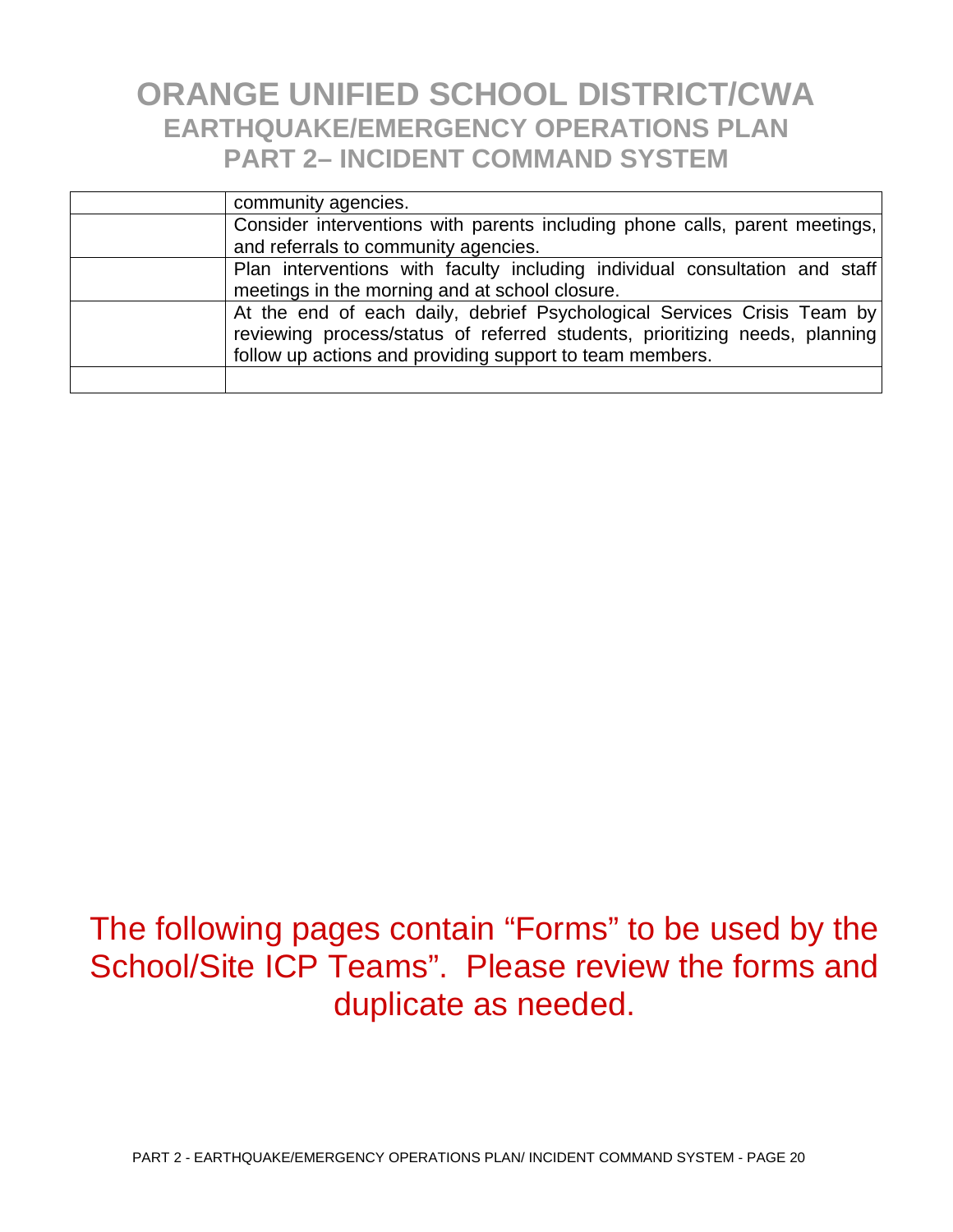| <b>Earthquake, Disaster Preparedness Plan</b> |                                                            |                                                                                                                                           |                                                                                                                                                                                                                                                                                                                                                                                                                                                                 |  |  |  |  |
|-----------------------------------------------|------------------------------------------------------------|-------------------------------------------------------------------------------------------------------------------------------------------|-----------------------------------------------------------------------------------------------------------------------------------------------------------------------------------------------------------------------------------------------------------------------------------------------------------------------------------------------------------------------------------------------------------------------------------------------------------------|--|--|--|--|
|                                               | <b>One Page Overview of ICS Teams and Responsibilities</b> |                                                                                                                                           |                                                                                                                                                                                                                                                                                                                                                                                                                                                                 |  |  |  |  |
| <b>Team</b>                                   | <b>Team Name</b>                                           | <b>Personnel</b>                                                                                                                          | <b>General Responsibilities</b>                                                                                                                                                                                                                                                                                                                                                                                                                                 |  |  |  |  |
| 1                                             | <b>Command</b><br><b>Center</b>                            | Site administrators,<br>secretaries, clerk,<br>teachers, students                                                                         | 1. Account for the presence of all students and staff.<br>2. Implement and coordinate all disaster operations.<br>3. Control internal and external communication.<br>4. Maintain log and prepare reports for<br>Superintendent and District's EOC.                                                                                                                                                                                                              |  |  |  |  |
| $\overline{2}$                                | <b>Search and</b><br><b>Rescue</b>                         | Teacher (or assistant<br>principals and/or coun-<br>selors). custodian,<br>when available,<br>maintenance<br>personnel if on site.        | 1. Search campus in a methodical pattern to find injured and<br>missing persons.<br>2. Report location of all injured persons to Command Center.<br>3. Access damage to structures and report to Command<br>Center.<br>4. Station team members as guards near unsafe buildings to<br>prevent re-entry.<br>5. Direct loiterers to appropriate locations.                                                                                                         |  |  |  |  |
| 3                                             | <b>Site Security</b>                                       | Teachers, (or assistant<br>principals, and/or<br>counselors), custodian<br>as soon as available,<br>maintenance<br>personnel, if on site. | 1. Secure school/site by locking all external gates, doors, etc.<br>2. Monitor Main Gate and any entrances.<br>3. Route fire and rescue, ambulance, police.<br>4. Escort media to Information Center.<br>5. Check all utilities (water, gas, electricity).<br>6. Determine sanitation conditions.<br>7. Report conditions to Command Center.<br>8. Assist on Search and rescue Team as needed.                                                                  |  |  |  |  |
| 4                                             | <b>First Aid</b>                                           | School nurse, health<br>clerk, teachers.                                                                                                  | 1. Administer first aid.<br>2. Document name, injury, first aid given.<br>3. Determine need for medical assistance.<br>4. Work cooperatively with outside agencies.<br>5. Keep Command Center informed.<br>6. Maintain morgue as needed.                                                                                                                                                                                                                        |  |  |  |  |
| 5                                             | <b>Supervision</b><br>& Assembly                           | Teachers or other<br>staff members.                                                                                                       | 1. Evacuate and direct class or students, when appropriate,<br>using pre- determined routes to pre-planned station at<br>Assembly Area.<br>2. Assign someone as Assembly area Coordinator.<br>3. Control entrances to assembly area.<br>4. Manage all assembly area activities and communications.<br>5. Account for students.<br>6. Determine need for assisting neighboring teacher.<br>7. Supervise and reassure student throughout duration of<br>disaster. |  |  |  |  |
| 6                                             | <b>Student</b><br><b>Release</b>                           |                                                                                                                                           | 1. Staff main gate and reunion gate.<br>2. Establish messenger system between Main Gate,<br>Reunion Gate, and Assembly Area.<br>3. Process the reuniting of students with parents,<br>guardians and family members.<br>4. Document the records of released students on the sign out<br>sheet.                                                                                                                                                                   |  |  |  |  |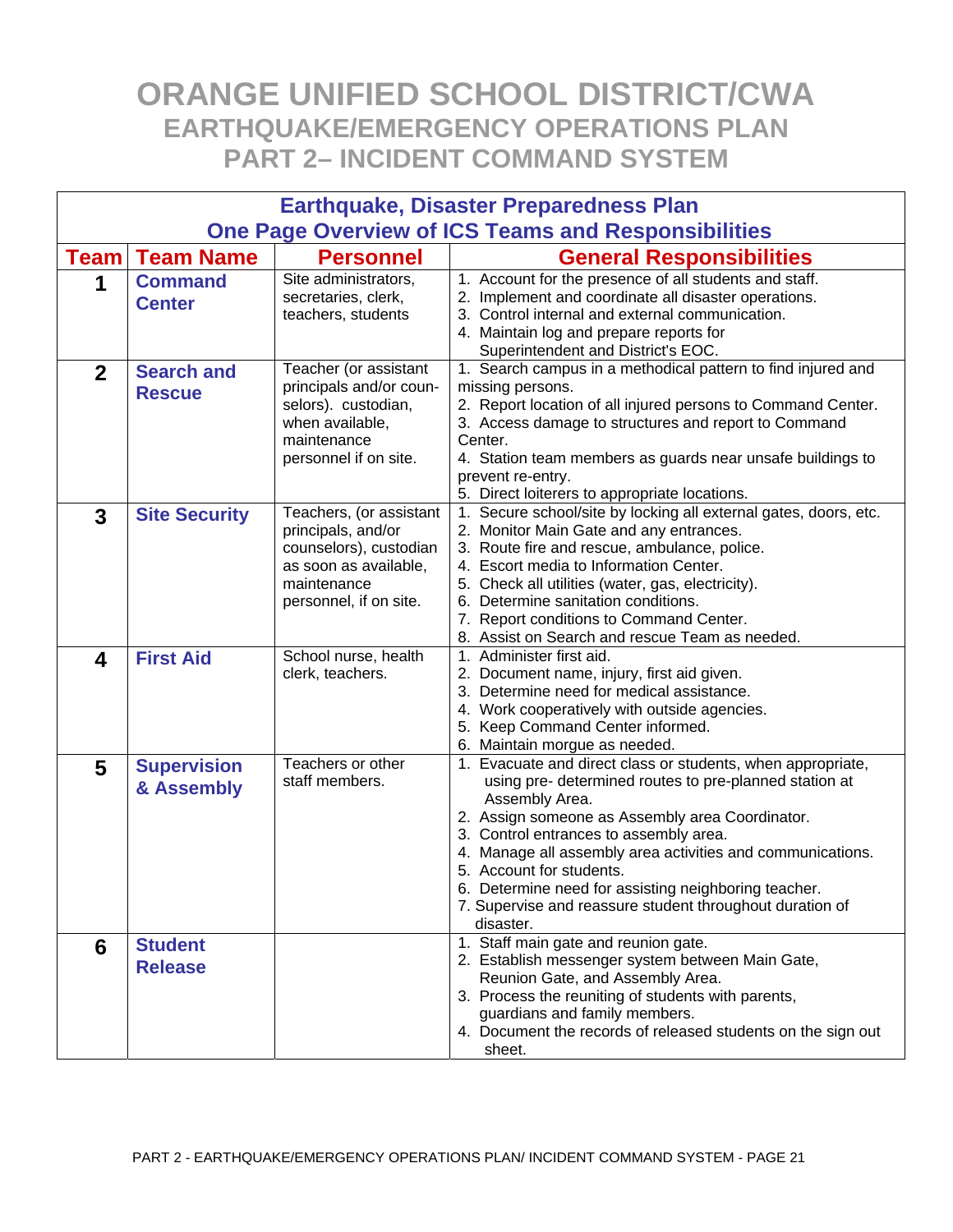|                                                    | <b>EARTHQUAKE DISASTER PREPAREDNESS PLAN - ONE PAGE ICP TEAM ASSIGNMENTS</b>                 |                         |                          |                        |                    |                             |                          |
|----------------------------------------------------|----------------------------------------------------------------------------------------------|-------------------------|--------------------------|------------------------|--------------------|-----------------------------|--------------------------|
|                                                    | <b>Name of Staff Member</b><br>(Place an X in the box to mark<br><b>ICP team assignment)</b> | #1<br>Command<br>Center | #2<br>Search &<br>Rescue | #3<br>Site<br>Security | #4<br>First<br>Aid | #5<br>Supervise<br>Assembly | #6<br>Student<br>Release |
| No.                                                |                                                                                              |                         |                          |                        |                    |                             |                          |
| 1                                                  |                                                                                              |                         |                          |                        |                    |                             |                          |
| $\mathbf{2}$                                       |                                                                                              |                         |                          |                        |                    |                             |                          |
| $\overline{\mathbf{3}}$                            |                                                                                              |                         |                          |                        |                    |                             |                          |
| $\overline{\mathbf{4}}$<br>$\overline{\mathbf{5}}$ |                                                                                              |                         |                          |                        |                    |                             |                          |
| $\overline{\mathbf{6}}$                            |                                                                                              |                         |                          |                        |                    |                             |                          |
| $\overline{\mathbf{7}}$                            |                                                                                              |                         |                          |                        |                    |                             |                          |
| $\overline{\mathbf{8}}$                            |                                                                                              |                         |                          |                        |                    |                             |                          |
| 9                                                  |                                                                                              |                         |                          |                        |                    |                             |                          |
| 10                                                 |                                                                                              |                         |                          |                        |                    |                             |                          |
| 11                                                 |                                                                                              |                         |                          |                        |                    |                             |                          |
| 12                                                 |                                                                                              |                         |                          |                        |                    |                             |                          |
| 13                                                 |                                                                                              |                         |                          |                        |                    |                             |                          |
| 14                                                 |                                                                                              |                         |                          |                        |                    |                             |                          |
| 15                                                 |                                                                                              |                         |                          |                        |                    |                             |                          |
| 16                                                 |                                                                                              |                         |                          |                        |                    |                             |                          |
| 17                                                 |                                                                                              |                         |                          |                        |                    |                             |                          |
| 18                                                 |                                                                                              |                         |                          |                        |                    |                             |                          |
| 19                                                 |                                                                                              |                         |                          |                        |                    |                             |                          |
| 20                                                 |                                                                                              |                         |                          |                        |                    |                             |                          |
| 21                                                 |                                                                                              |                         |                          |                        |                    |                             |                          |
| 22                                                 |                                                                                              |                         |                          |                        |                    |                             |                          |
| 23                                                 |                                                                                              |                         |                          |                        |                    |                             |                          |
| 24                                                 |                                                                                              |                         |                          |                        |                    |                             |                          |
| 25                                                 |                                                                                              |                         |                          |                        |                    |                             |                          |
| 26                                                 |                                                                                              |                         |                          |                        |                    |                             |                          |
| 27                                                 |                                                                                              |                         |                          |                        |                    |                             |                          |
| 28                                                 |                                                                                              |                         |                          |                        |                    |                             |                          |
| 29                                                 |                                                                                              |                         |                          |                        |                    |                             |                          |
| 30                                                 |                                                                                              |                         |                          |                        |                    |                             |                          |
| 31                                                 |                                                                                              |                         |                          |                        |                    |                             |                          |
| 32                                                 |                                                                                              |                         |                          |                        |                    |                             |                          |
| 33                                                 |                                                                                              |                         |                          |                        |                    |                             |                          |
| 34                                                 |                                                                                              |                         |                          |                        |                    |                             |                          |
| 35                                                 |                                                                                              |                         |                          |                        |                    |                             |                          |

**Orange Unified School District – Earthquake Disaster Preparedness Plan**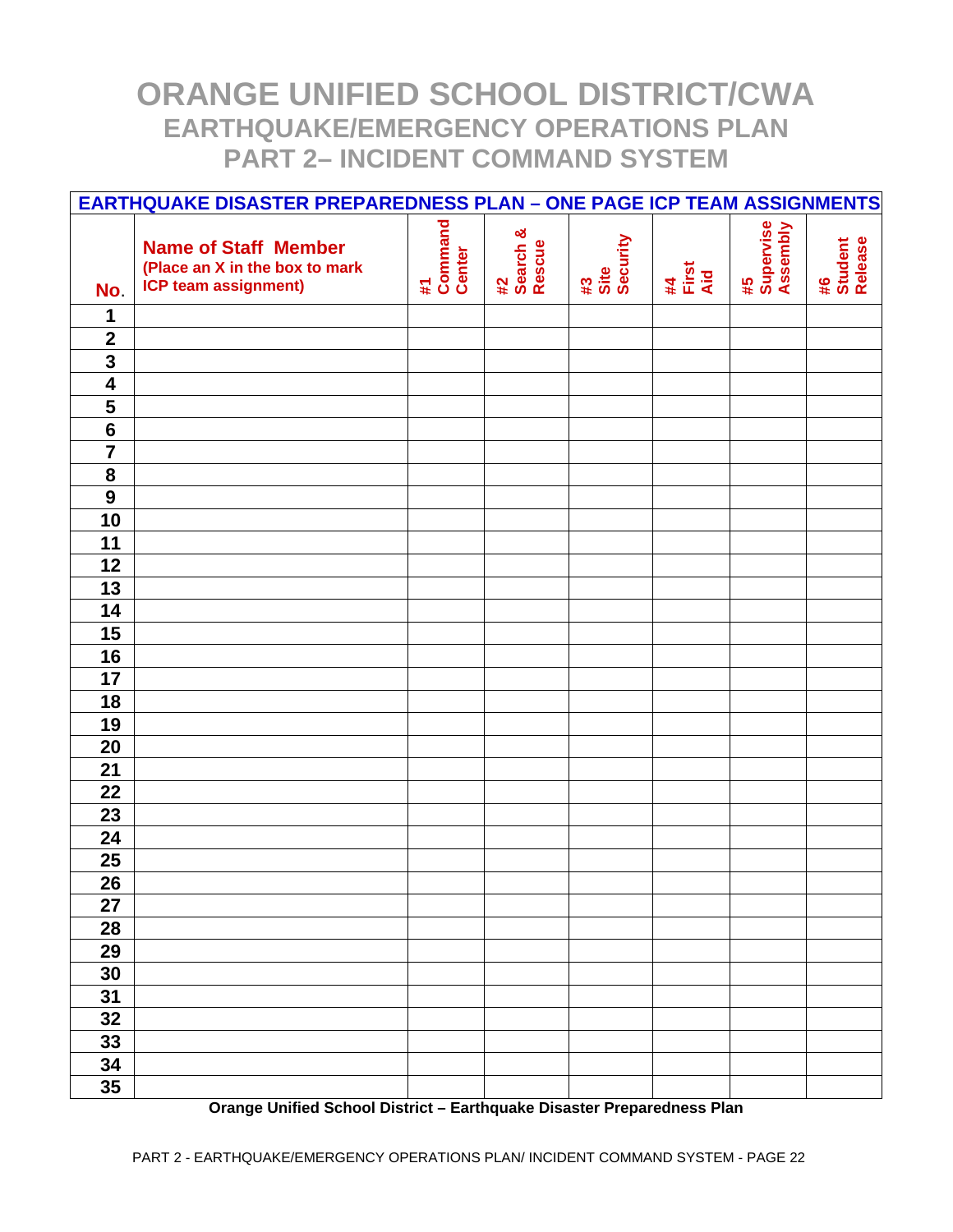### **ICS - EARTHQUAKE DISASTER LOG**

Please make a chronological record of all pertinent information and events as they occur throughout this disaster.

| School: ______________________ | _Nature of disaster: _______________________Date: _______________Page #: _______                               |                         |  |
|--------------------------------|----------------------------------------------------------------------------------------------------------------|-------------------------|--|
| Time-AM/PM                     | Information/description of activities/action taken/people<br>involved/material used/re-location/comments, etc. | Name of the<br>recorder |  |
|                                |                                                                                                                |                         |  |
|                                |                                                                                                                |                         |  |
|                                |                                                                                                                |                         |  |
|                                |                                                                                                                |                         |  |
|                                |                                                                                                                |                         |  |
|                                |                                                                                                                |                         |  |
|                                |                                                                                                                |                         |  |
|                                |                                                                                                                |                         |  |
|                                |                                                                                                                |                         |  |
|                                |                                                                                                                |                         |  |
|                                |                                                                                                                |                         |  |
|                                |                                                                                                                |                         |  |

All pages in this log are to be returned to the school site's EOC Command Center. If additional sheets are needed, please use notebook or Xerox paper and follow page format. There is a legal mandate to maintain an accurate log throughout an incident.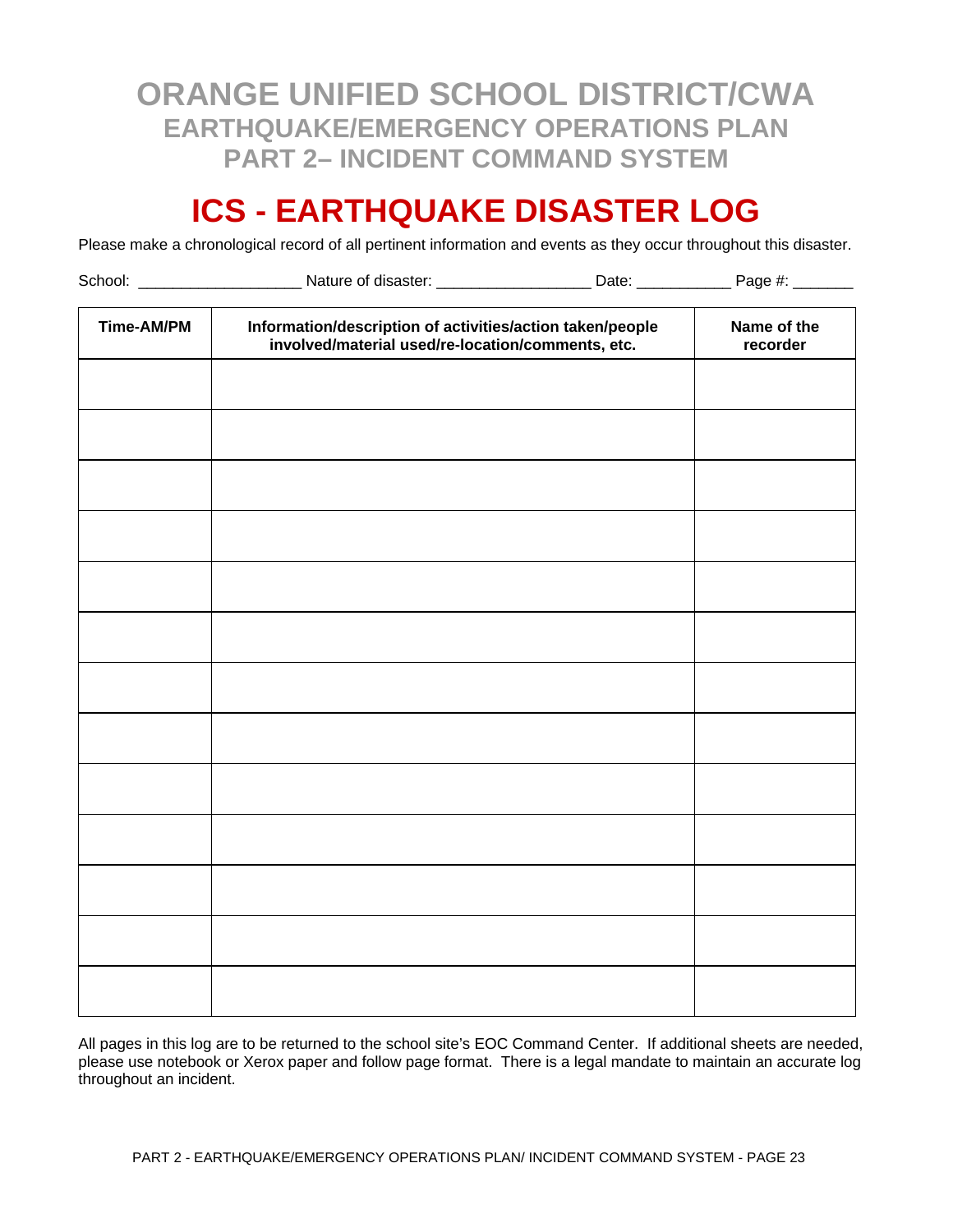### **ICS - STUDENT ACCOUNTABILITY REPORT**

Please complete the following. If a yes answer is reported, make certain that each student is identified.

| Name of Teacher: ___________________                                                                                                                                                                                                 |           |                                    | Room # ________________ Date: ______________ |
|--------------------------------------------------------------------------------------------------------------------------------------------------------------------------------------------------------------------------------------|-----------|------------------------------------|----------------------------------------------|
| Are any students absent?                                                                                                                                                                                                             |           |                                    | No ________   Yes ______                     |
| $\mathbf{1}$ .                                                                                                                                                                                                                       | 5.        |                                    |                                              |
| 2.                                                                                                                                                                                                                                   | 6.        |                                    |                                              |
| 3.                                                                                                                                                                                                                                   | 7.        |                                    |                                              |
| 4.                                                                                                                                                                                                                                   | 8.        |                                    |                                              |
| Are any students in your class injured?                                                                                                                                                                                              |           | No _______                         |                                              |
| 1.                                                                                                                                                                                                                                   | 5.        |                                    |                                              |
| 2.                                                                                                                                                                                                                                   | 6.        |                                    |                                              |
| 3.                                                                                                                                                                                                                                   | 7.        |                                    |                                              |
| 4.                                                                                                                                                                                                                                   | 8.        |                                    |                                              |
| Were any injured students left in the classroom?                                                                                                                                                                                     |           | No _______                         |                                              |
| Names:                                                                                                                                                                                                                               | Location: |                                    |                                              |
| 1.                                                                                                                                                                                                                                   |           |                                    |                                              |
| 2.                                                                                                                                                                                                                                   |           |                                    |                                              |
| 3.                                                                                                                                                                                                                                   |           |                                    |                                              |
| 4.                                                                                                                                                                                                                                   |           |                                    |                                              |
| <u>in the second contract of the second contract of the second contract of the second contract of the second contract of the second contract of the second contract of the second contract of the second contract of the second </u> |           | $\sim$ $\sim$ $\sim$ $\sim$ $\sim$ | $\sim$                                       |

| Are any students missing?                               |           | <b>No</b> | <b>Yes</b> |
|---------------------------------------------------------|-----------|-----------|------------|
|                                                         | Comments: |           |            |
| 2.                                                      |           |           |            |
| 3.                                                      |           |           |            |
| -4.                                                     |           |           |            |
| There are additional comments on the back of this page? |           | <b>No</b> | Yes        |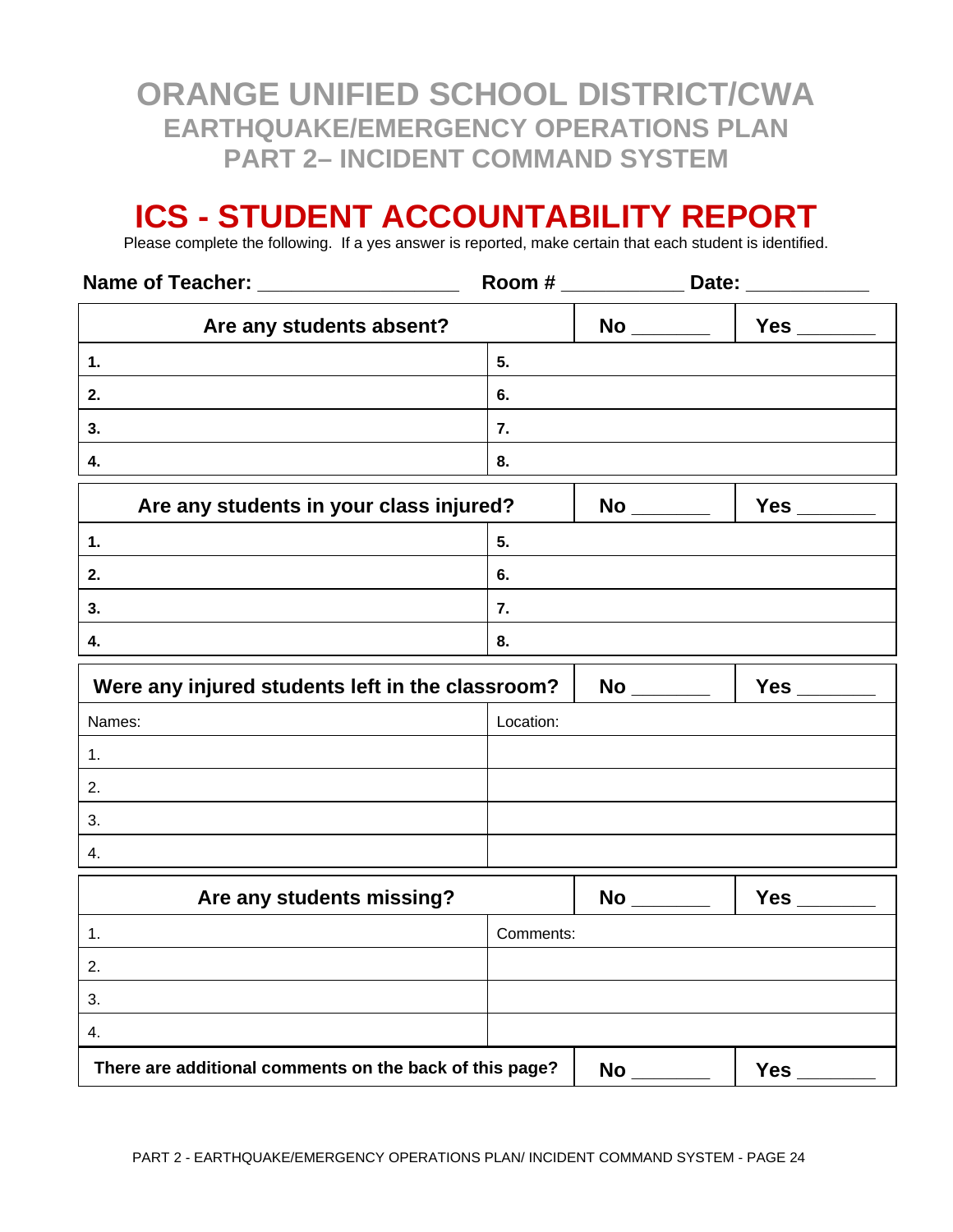#### **STUDENT RELEASE TEAM – SIGN OUT SHEET**

Name of School: \_\_\_\_\_\_\_\_\_\_\_\_\_\_\_\_\_\_\_\_\_\_\_\_\_\_\_\_ Date of Incident: \_\_\_\_\_\_\_\_\_\_\_\_\_\_\_\_\_\_\_\_\_\_\_\_ Released by: \_\_\_\_\_

**Record the following for each student released. Do not release the student unless all of the information is complete.** 

| <b>Student's Name</b> | Destination - Include addresses, phone numbers, comments. | Signature | Time |
|-----------------------|-----------------------------------------------------------|-----------|------|
|                       |                                                           |           |      |
|                       |                                                           |           |      |
|                       |                                                           |           |      |
|                       |                                                           |           |      |
|                       |                                                           |           |      |
|                       |                                                           |           |      |
|                       |                                                           |           |      |
|                       |                                                           |           |      |
|                       |                                                           |           |      |
|                       |                                                           |           |      |
|                       |                                                           |           |      |
|                       |                                                           |           |      |
|                       |                                                           |           |      |
|                       |                                                           |           |      |
|                       |                                                           |           |      |
|                       |                                                           |           |      |
|                       |                                                           |           |      |
|                       |                                                           |           |      |
|                       |                                                           |           |      |
|                       |                                                           |           |      |
|                       |                                                           |           |      |
|                       |                                                           |           |      |
|                       |                                                           |           |      |
|                       |                                                           |           |      |
|                       |                                                           |           |      |
|                       |                                                           |           |      |
|                       |                                                           |           |      |
|                       |                                                           |           |      |
|                       |                                                           |           |      |
|                       |                                                           |           |      |
|                       |                                                           |           |      |
|                       |                                                           |           |      |

**Please return this form to the Incident Command Center. If you run out of forms, use notebook paper & number each sheet.**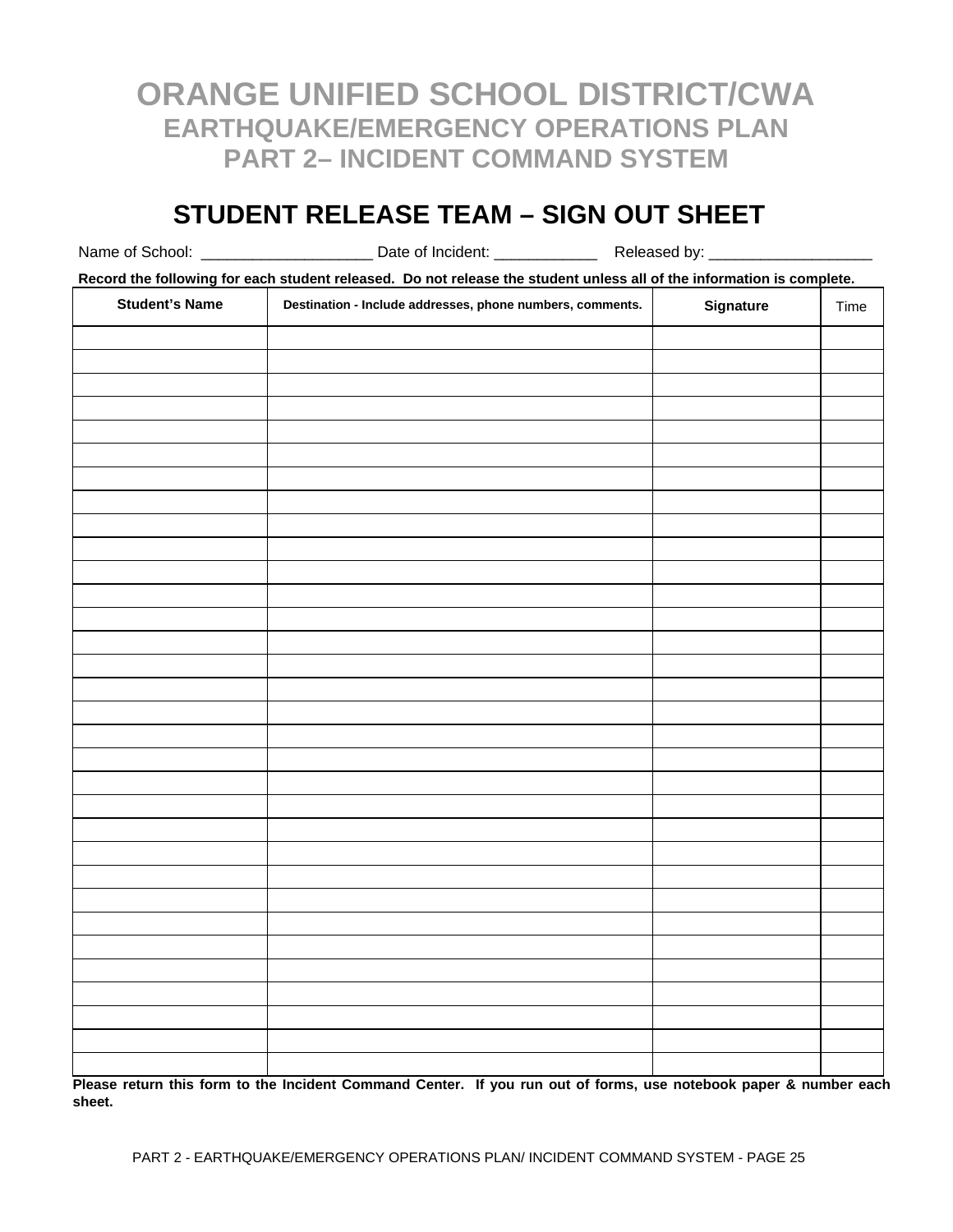# **EARTHQUAKE/DISASTER ICS COMMUNICATIONS SCRIPT**

**(To be used by Communications Officer at the School Site's and District's Command Center)**

Directions: When answering phone calls or talking personally to outsiders, state only the appropriate information from the list below. DO NOT make any other comments.

(**PLEASE NOTE:** When family members inquire at Reunion Gate about victims who are seriously injured or dead, they will be referred to members of the First Aid Team who will give emotional support while informing them of their loved ones.)

#### **GENERAL INFORMATION RESPONSES**

|        | ________has just experienced __________________________                                                                                                                                                                                                                           |  |
|--------|-----------------------------------------------------------------------------------------------------------------------------------------------------------------------------------------------------------------------------------------------------------------------------------|--|
|        | (Type of disaster)<br>(Name of school/work site)                                                                                                                                                                                                                                  |  |
|        | Students (are being) (have been) accounted for.                                                                                                                                                                                                                                   |  |
|        | Help (is here) (is on the way.) Help may include the following:<br>$\Box$ Police $\Box$ Fireman/Paramedics $\Box$ Emergency Medical Services $\Box$ Red Cross                                                                                                                     |  |
|        | Family members may report to the ____________________________to inquire about specific<br>students or employees. (Location of Reunion Gate)                                                                                                                                       |  |
|        | No further information is available at this time.                                                                                                                                                                                                                                 |  |
|        | <b>RESPONSES ABOUT KNOWN DISASTER VICTIMS</b>                                                                                                                                                                                                                                     |  |
|        | Your (child, husband, wife, friend) is in the Assembly Area and is under supervision. Please                                                                                                                                                                                      |  |
| Please | Your (child, husband, wife, friend) is in a safe area and receiving routine first aid there.<br>(Location of Reunion Gate)                                                                                                                                                        |  |
|        | Your (child, husband, wife, friend) has been taken to the "Emergency Room." You need to go                                                                                                                                                                                        |  |
|        | (Name and address of hospital or emergency room)<br>IN CASES OF MAJOR INJURY/DEATH. STATE THE FOLLOWING: Please<br>______________________________. Ask for the person in charge who will<br>report to<br>help you find him/her. No further information is available at this time. |  |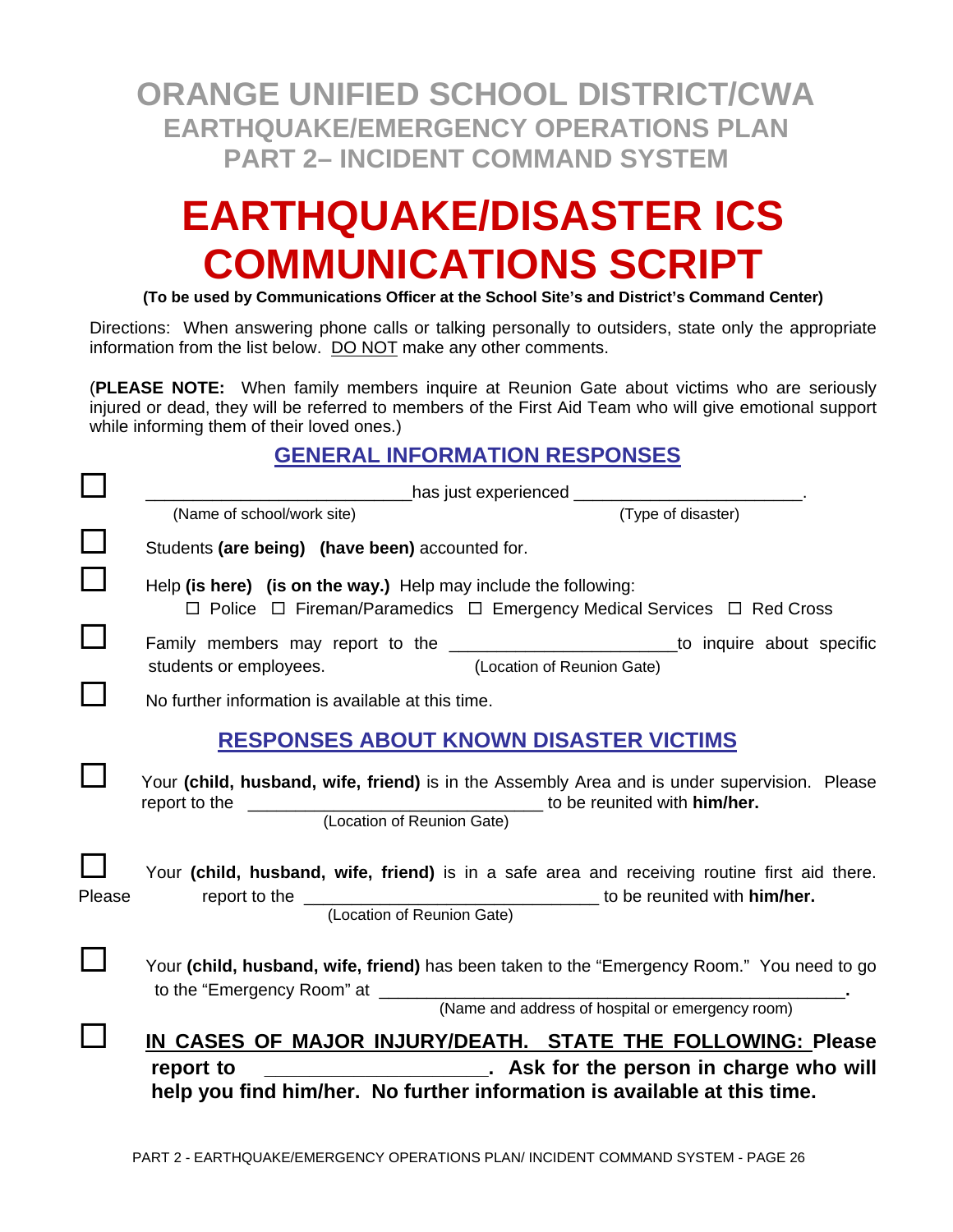#### **PRE-PLANNING WITH PERSONNEL & STUDENTS:**

- 1. Preplanning should include all personnel including **Child Care**, walk-on coaches, etc. in the event of disaster occurring outside of regular school hours.
- 2. Everyone should have a general understanding of all teams.
- 3. Team members should be familiar with their assigned team responsibilities.
- 4. Everyone must know the drop, fire and take cover warning signals and what to do. (See Appendix, Drop, Fire and Take Cover chart.)
- 5. Everyone should know what to do if an earthquake occurs when they are inside or outside a building, or in route to or from school/work. In additions, everyone should participate in making the school, worksite, and their homes earthquake safe.
- 6. Everyone should know that the safest way to escape from fire or smoke in a building is to drop to the floor and crawl out. The oxygen is better and visibility is greater because smoke and heat rise.
- 7. Several personnel at each school site (and selected students) must know how to turn off the utilities in case the assigned persons are injured and unable to perform their duties. "How to" information must be prepared in written form and all personnel must have hands-on experience. Each school/worksite should determine the most appropriate location for storing needed equipment, preferably in close proximity to utility shut-off valves.
- 8. In a major disaster, a school/site may need to function alone for 72 hours before Fire and Police are available to give added assistance.
- 9. Staff and student responsibilities during a disaster will be affected by a variety of situations and/or potential problems. Under direction of the principal, collaboration among staff members is vital for identifying such situations or problems unique to their school or work locations and determining appropriate solutions. The following examples serve as ideas for stimulating appropriate problem solving during preplanning for disaster.
	- A. Situation: A disaster may occur during lunch, nutrition, recess, assembly or other times when students are not under teacher supervision in regularly assigned classrooms.
		- Possible Solutions: All students should be trained to take the appropriate initial response for drop, fire, and take cover (see Appendix, Drop, Fire and Take Cover Chart.)
		- If the disaster warrants moving to the appropriate station at the Assembly Area of taking cover indoors, students must be trained to do so using the buddy system (moving in pairs).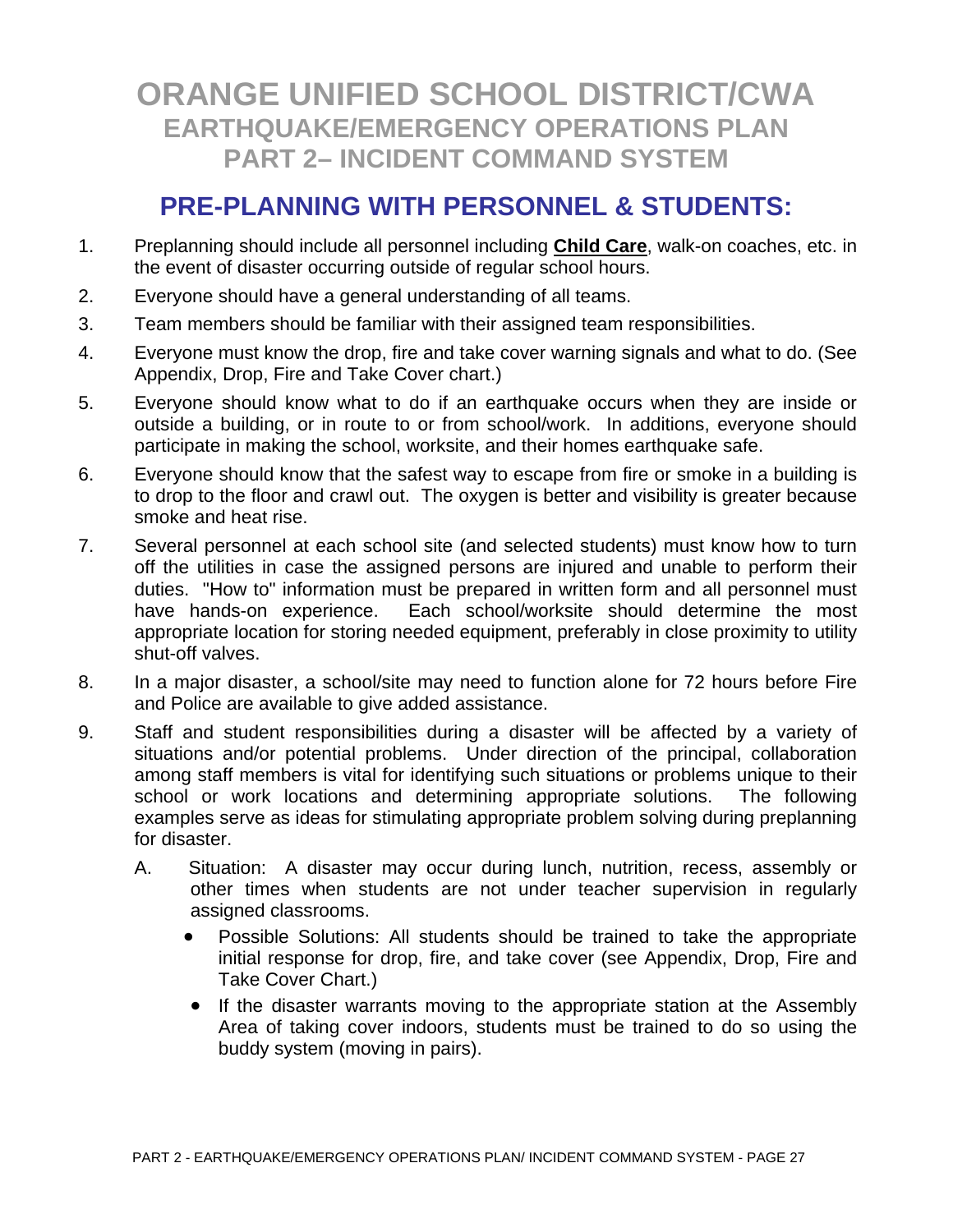- If disaster should strike at secondary schools between classes, at lunch time or nutrition, students should be trained to report to the Assembly Area station according to where they were the preceding period. That teacher would have the most current information for accountability purposes.
- Primary grade teachers may want to explore the best way to assist K-3 students if disaster strikes at lunchtime or recess when there is minimal adult supervision. One alternative is to have teachers go to the students and help them move to the Assembly Area. Obviously preplanning and practice sessions are essential for learning the appropriate responses during these unique situations.
- B. Situation: Disaster may occur while students and staff are in route to or from school.
	- Possible Solutions: See the information regarding what to do if earthquake occurs while going to and from school. This information pertains to both students and employees. Staff members may want to preplan for the possibility that some frightened children (and even adults) may seek protection at schools when an earthquake has occurred soon after close of the school day.
- C. Situation: A disaster may occur when some staff members are off campus at various times of the day or when some staff members are seriously injured.
	- Possible Solutions: See Accounting Team for information on how one teacher may assist two classes in case a second teacher is injured. A similar concept may need to be explored for those times when adequate personnel are not available. If students report to their assigned stations at the Assembly Area and the assigned teacher is missing, a neighboring teacher could provide supervision as needed. Older students could also be assigned as helpers when there is a limited number of teachers to provide supervision.
- D. Situation: A disaster may occur when some students are in alternate locations on campus, rather than in their regularly assigned classroom, because of removal from class due to a discipline problem, referral to a counselor, serving as a messenger, etc.
	- Possible Solutions: Such students could be trained to report to their regularly assigned location at the Assembly Area or to a specific location predetermined by the needs of each school.
	- In event of take cover, all students are to take immediate cover, indoors, if possible. (See Appendix, Drop, Fire, Take Cover Chart.) Students out on campus during regular class time could be trained to take cover in the nearest classroom or office. Exploration of alternatives and practice sessions will help to determine the effectiveness of preplanning for this situation.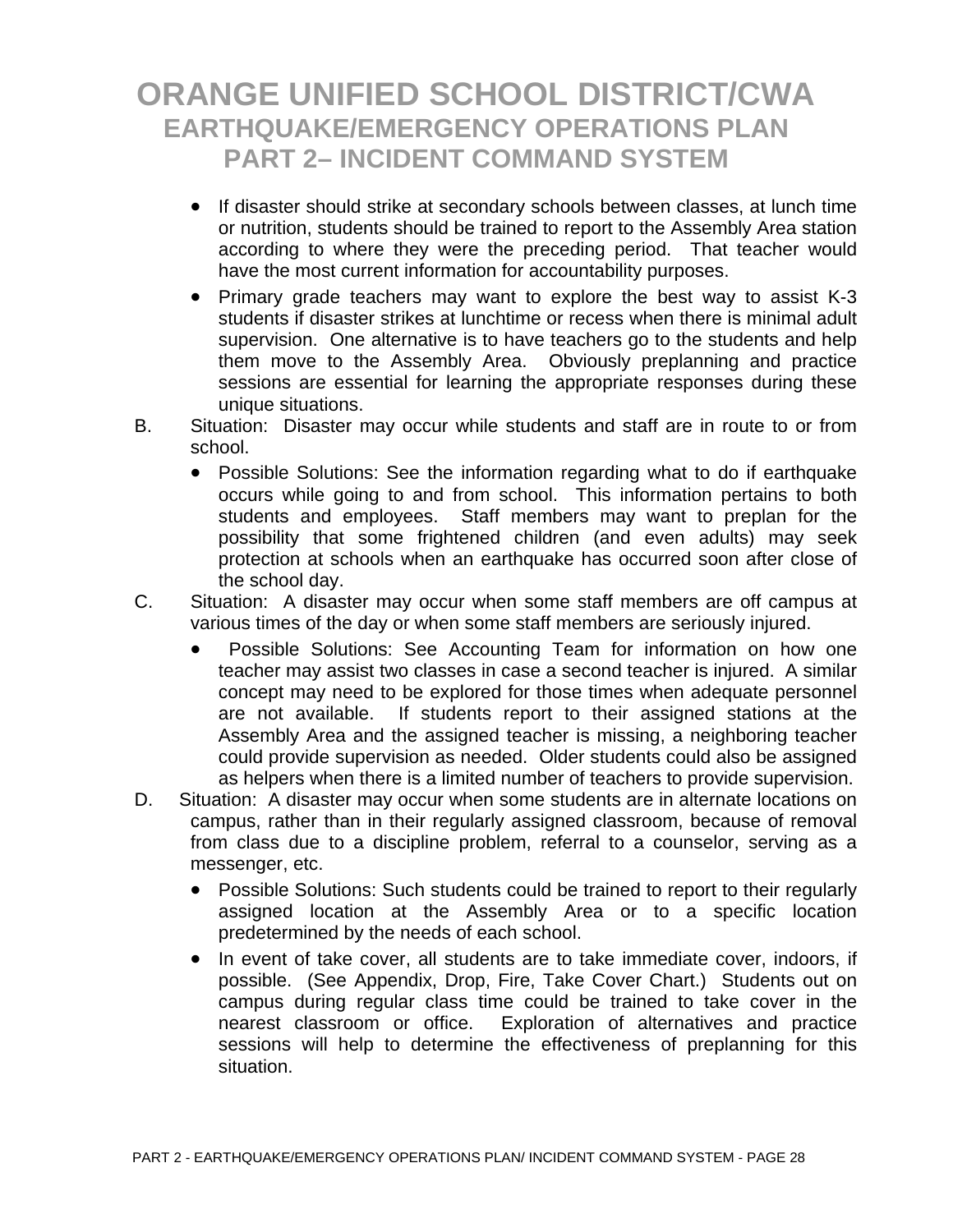- 10. The disaster plan may be used as is or may be combined according to the needs of each school, office, MOT, Outdoor School, R.O.P., Work Experience, etc. When planning to combine teams, each site administrator should collaborate with school personnel to explore various alternatives and thus determine the most effective method for team formation.
	- A. Teacher availability for staffing teams that do not require student supervision will vary at all secondary schools according to each period and who has conference time that period. One idea for handling this situation is to have everyone trained for staffing teams that do not supervise students. Thus, a teacher may be on a Team (in charge of his or her classroom) every period except conference period when such teacher is then a member of a non-student supervisory team. Again collaboration among school personnel is an effective way for resolving such team membership.
	- B. All teams must have a chain of command in case team members are unable to participate due to injury, etc.
	- C. The Disaster Plan specifies that all team members work in pairs (buddy system). Working in pairs is necessary for safety, correctly performing responsibilities, and for getting help and supplies via a runner while the other person attends to a needed task or remains with a victim.
	- D. Pairs may be staff paired with older reliable students. Pairing staff with students extends the use of staff members. In addition, when staff are teamed with students, the staff person can remain with injured persons, etc., and send the student as a runner to summon aid.
	- E. Teachers may need to serve on specific teams other than the Accountability Team (teachers in charge of classrooms). To facilitate this, it may be necessary for one teacher to be in charge of two classrooms thus freeing the second teacher for assignment to another team.
	- F. All teams may predetermine a home base station, if needed, for use during the disaster. The home base is a place for checking in, making reports to the Team Leader, where runners may report, etc. It may be wise to have home base be at the Command Center/Assembly Area for all teams.
	- G. At the time of disaster, all teams must first assembly at a predetermined meeting site as determined by the school/site.
	- H. Such assembly provides for:
		- Determining which team members were able to report.
		- Determining needed assistance to replace missing team members.
		- Confirming the Team Leader assignment.
		- Confirming the home base station for each team.
		- Communication with Command Center regarding specific responsibilities according to the type of disaster.
		- Obtaining all equipment and supplies.
		- Proceeding with responsibilities using a fully operating team.

PART 2 - EARTHQUAKE/EMERGENCY OPERATIONS PLAN/ INCIDENT COMMAND SYSTEM - PAGE 29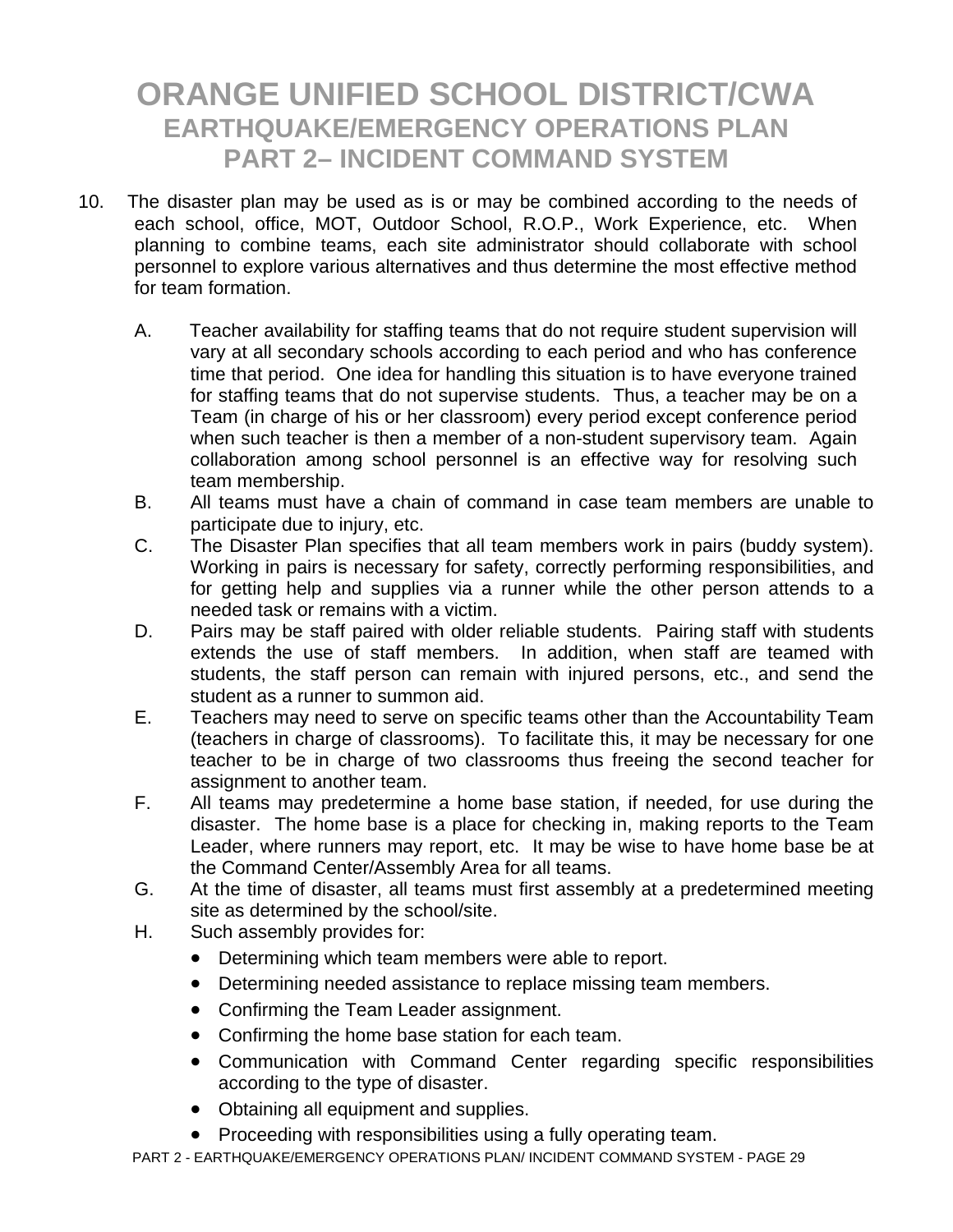- 11. At the time of disaster, everyone at a common location becomes a "temporary family." Although personnel will be assisting on disaster teams, they will also have concerns about their own family members and homes. As time progresses, students will be reunited with their parents/responsible adults and there will be a diminishing need for personnel and team responsibilities. In preplanning, consideration should be given to this fact and a buddy system should be established for releasing employees to check on their loved ones and homes. For example, if there is a need for fewer personnel at the school/worksite, a staff member who lives nearby could leave with approval of the Command Center Team Leader, check on his/her home situation, return, and assist for a fellow employee who resides further away. Under direction of the principal, collaboration among staff members will be helpful in preplanning for this possibility.
- 12. When students and personnel have been trained in appropriate responses for Drop, Fire, and Take Cover, and team membership has been agreed upon, practice of mock situations will be essential for evaluating success and needed modifications. In addition, students can participate in periodic school-home communication by taking home written parent notices and returning parent signed statements that families discussed the school's disaster information pertaining to parent and student responsibilities.
- 13. All students should be trained to remain on campus and participate fully in appropriate disaster plan operations. If some student should become frightened or belligerent and refuse adult supervision by leaving the campus, the adult in charge should document the effort made to remind such student of his/her responsibilities to remain on campus and the approximate time such student left adult supervision. Such documentation should be made on the reverse side of the Accountability Report whenever possible.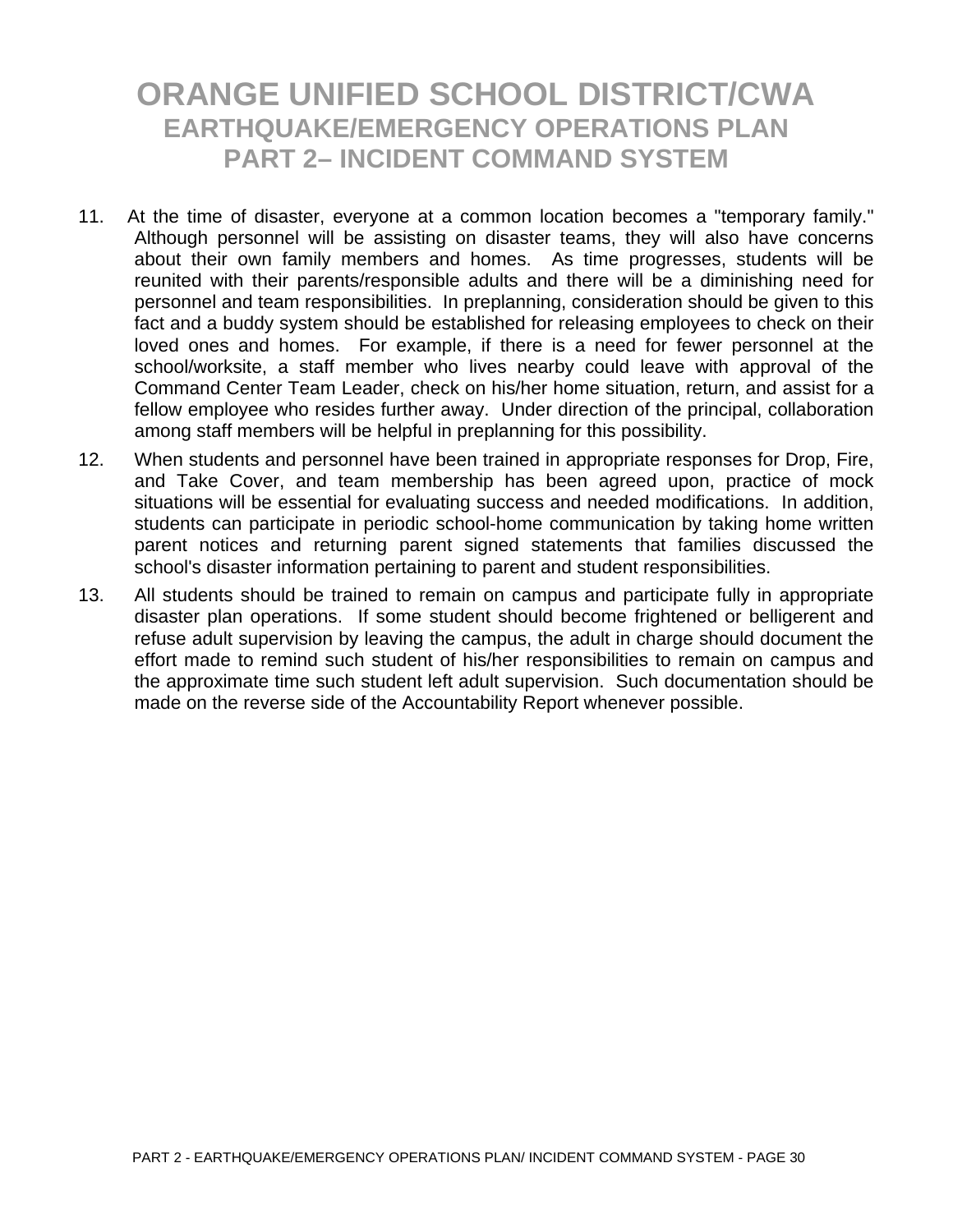# **CALIFORNIA CODES**

**REVISED SEPTEMBER 2007** 

This portion of the District's **"Earthquake/Emergency Operations Plan"** references California Government Code 3100, California Government Code 3101, and California Education Code 32001.

#### **DISASTER SERVICE WORKERS**

It is important for all District employees to understand that in a time of an earthquake or other major disaster, they become disaster service workers under the laws of the State of California.

**CALIFORNIA GOVERNMENT CODE 3100:** It is hereby declared that the protection of the health and safety and preservation of the lives and property of the people of the state from the effects of natural, manmade, or war-caused emergencies which result in conditions of disaster or in extreme peril to life, property, and resources is of paramount state importance requiring the responsible efforts of public and private agencies and individual citizens. In furtherance of the exercise of the police power of the state in protection of its citizens and resources, all public employees are hereby declared to be disaster service workers subject to such disaster service activities as may be assigned to them by their superiors or by law.

**CALIFORNIA GOVERNMENT CODE 3101:** For the purpose of this chapter the term "disaster service worker" includes all public employees and all volunteers in any disaster council or emergency organization accredited by the California Emergency Council. The term "public employees" includes all persons employed by the state or any county, city, city and county, state agency or public district, excluding aliens legally employed.

#### **FIRE DRILL REQUIREMENTS**

The following code mandates the number of fire drills to be conducted for school sites on an annual basis.

**CALIFORNIA EDUCATION CODE 32001:** Every public, private, or parochial school building having an occupant capacity of 50 or more pupils or students or more than one classroom shall be provided with a dependable and operative fire alarm system. Every person and public officer managing, controlling, or in charge of any public, private, or parochial school shall cause the fire alarm signal to be sounded upon the discovery of fire, unless the school is equipped with an automatic fire detection, and alarm system, which may include, but for the purposes of this section is not required to include, a sprinkler system, as described in Section 17074.52.